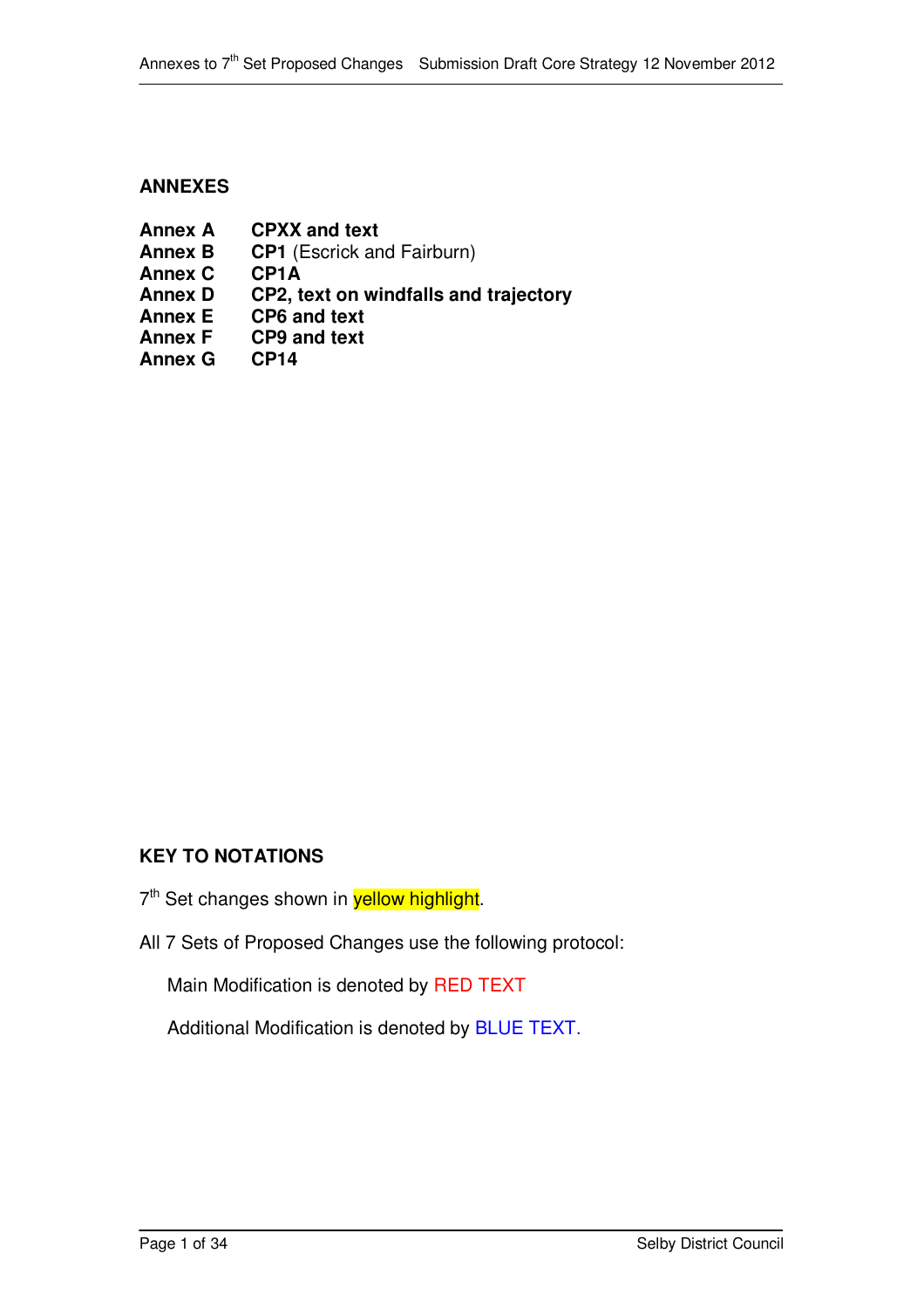### **ANNEX A - Proposed Revised Policy CPXX post-September 2012 EIP**

#### *NOTES:*

*Paragraphs 4.39a-p were introduced by PC5.6 as a main modification to replace SDCS Paras 4.37-4.39*

*PC6.19 removed supporting text and policy references to Major Developed Sites in the Green Belt. For ease of reading, those deletions are not shown below.*

*Only the yellow highlighted sections are subject to consultation and all the changes in the text as part of the 7 th Set of PCs are Additional Modifications.*

*The only Main Modification is a rewording in the policy for clarification in the light of debate at the EIP.*

#### **Green Belt**

- 4.39a The District is covered by parts of both the West Yorkshire and York Green Belts. One of the functions of the Green Belt is to prevent the coalescence of settlements, for example by preserving the open countryside gap between Sherburn in Elmet and South Milford. National planning guidance The NPPF (PC6.20) stresses the importance of protecting the open character of Green Belt, and that 'inappropriate' forms of development as expressed in higher order policy (PC6.20) will be resisted unless very special circumstances can be demonstrated.
- 4.39b The area covered by Green Belt is defined on the Proposals Map. For the avoidance of doubt, the boundary line shown on the Proposals map is included in the Green Belt designation. Where there are different versions of maps that contradict one another, the most up to date map from the Council's GIS system has authority.

### **Green Belt Review**

- 4.39g RSS Policy YH9: Green Belts of the Yorkshire and Humber states that "*localised reviews of the Green Belt boundaries may be necessary in some places to deliver the Core Approach and Sub Area policies*". The NPPF states that Green Belt boundaries should only be altered in exceptional circumstances, as part of the Local Plan process, and that any review of boundaries should take account of the need to promote sustainable patterns of development. The Council considers that only in exceptional circumstances where there is an overriding need to accommodate what would otherwise be inappropriate development, and or (PC6.20) where Green Belt land offers the most sustainable option, would will (PC6.20) land be considered for taking taken (PC6.20) out of the Green Belt. The A (PC6.20) Green Belt review may also consider identifying areas of safeguarded land to facilitate future growth beyond the plan period.
- 4.39h The text accompanying Core Strategy Policy CP3 notes the land supply issue at Tadcaster and other locations which has limited the potential delivery of housing in otherwise very sustainable locations. The Council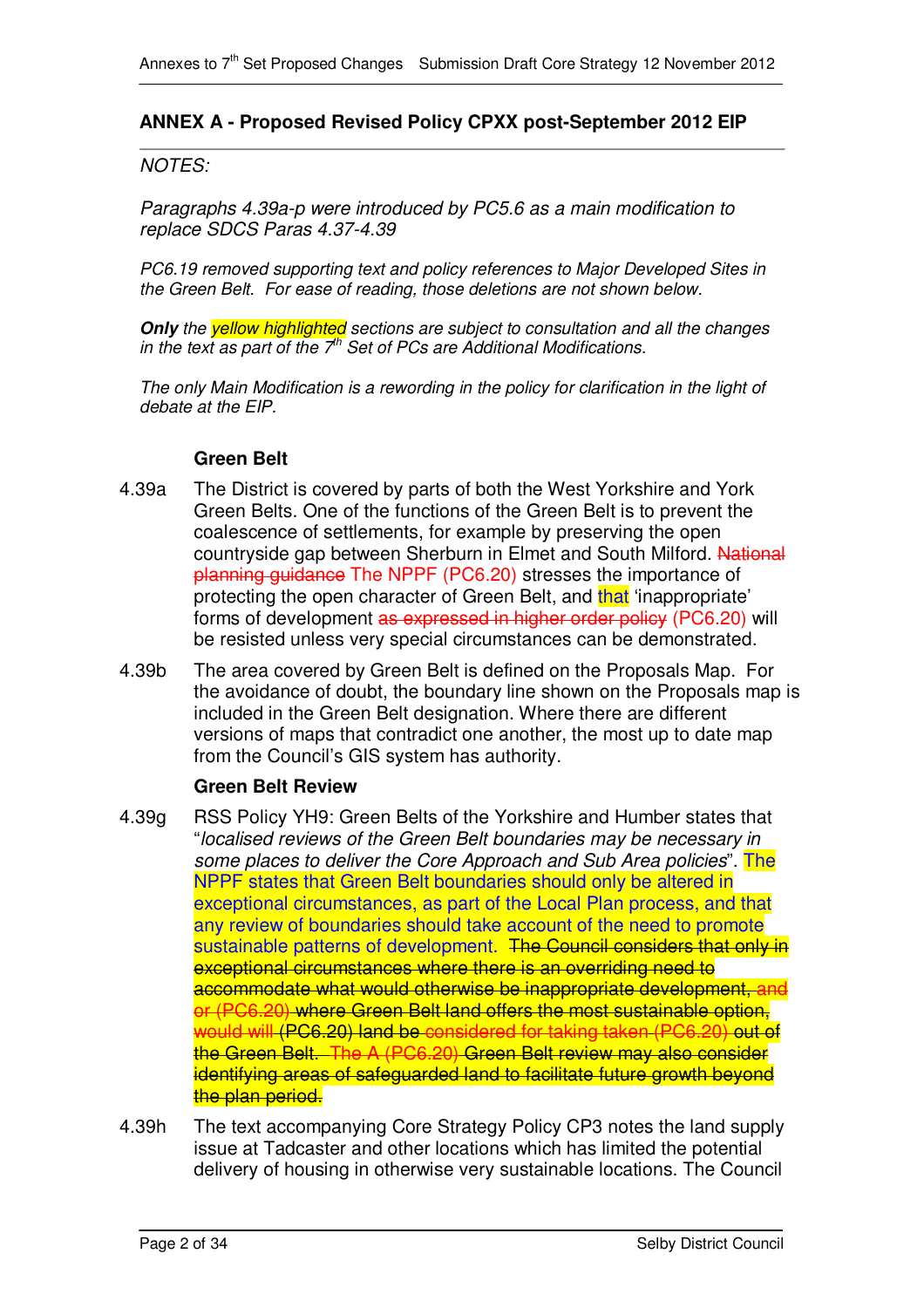is seeking to protect the settlement hierarchy and considers that the most sustainable option is to ensure that the Principal Town, and Local Service Centres and (PC6.20) other sustainable DSVs in (PC6.20) the settlement hierarchy (PC6.20) meet their own needs provide for the appropriate level of growth in accordance with NPPF Para 85 "*ensure consistency with the Local Plan strategy for meeting identified requirements for sustainable development"*. (PC6.20) This is especially true in Tadcaster where it is vitally important in order to deliver the Core Strategy Vision, Aims and Objectives to meet local needs and support the health and regeneration of the town.

- 4.39i The overriding objective to accommodate development where it is needed to support the local economy (alongside other town centre regeneration schemes) cannot take place elsewhere in the District and still have the same effect on securing Tadcaster's and other settlements' (PC6.20) longer term health. Core Strategy Policies CP2 and CP3 seek to bring land forward in the most sustainable locations within Development Limits in Selby, Tadcaster, Sherburn and the other sustainable DSVs. The current, 2011 SHLAA generally demonstrates sufficient sites to achieve this, however but (PC6.20) the Core Strategy must be pragmatic, flexible and future-proofed. Therefore, if land remains unavailable sites are not forthcoming (PC6.20) delivered and other options explored (PC6.20) for facilitating delivery fail, the Council must consider an alternative sustainable option.
- 4.39j Thus the need for a Green Belt review is most likely to arise if sufficient deliverable / developable land outside the Green Belt cannot be found in those settlements to which development is directed in accordance with the settlement hierarchy *and* if development in alternative, non Green Belt settlements / locations is a significantly less sustainable option (because the needs of the particular settlement to which the development is directed outweigh *both* the loss of Green Belt land and any opportunity for that development to take place on non-Green Belt land elsewhere). A Green Belt review may also consider identifying areas of Safeguarded Land to facilitate future growth beyond the Plan period. The Council therefore considers that this offers constitutes the exceptional circumstances that justify a need to strategically assess the District's (PC6.20) growth options across the Green Belt.
- 4.39k Such a review would seek to ensure that only land that meets the purposes and objectives of Green Belt is designated as Green Belt – it would not be an exercise to introduce unnecessary additional controls over land by expanding the Green Belt for its own sake. Similarly, the review would not seek to remove land from the Green Belt where it is perceived simply to be a nuisance to obtaining planning permission. The review may also address anomalies such as (but not exclusively) cartographic errors and updates in response to planning approvals, reconsider "washed over" villages against Green Belt objectives, and consider simplifying the on-the-ground identification of all the Green Belt boundaries by following logical physical features identifying physical features that are readily recognisable and likely to be permanent. (PC6.20)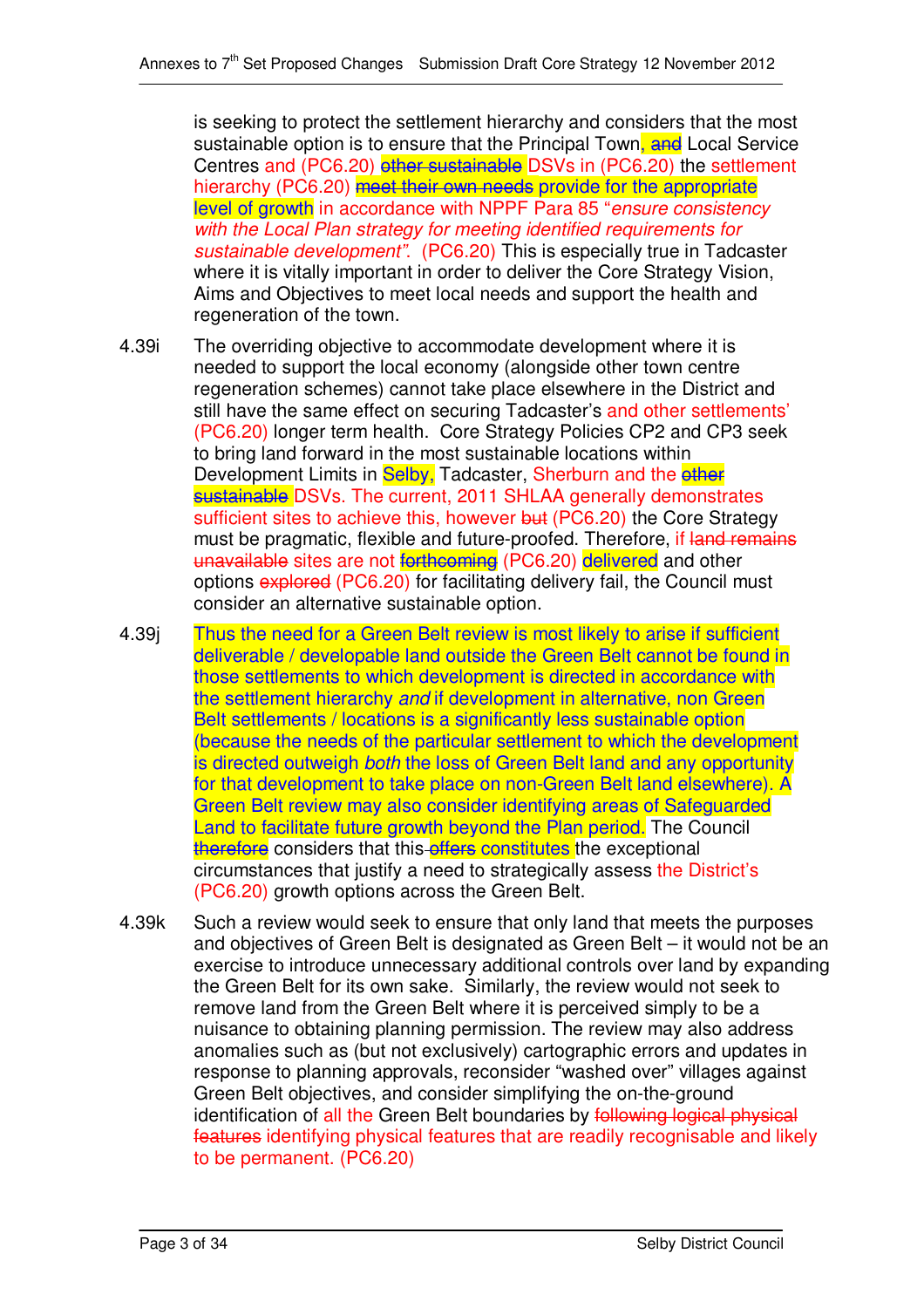- 4.39l The review would be carried out in accordance with up to date national policy and involve all stakeholders, and take into consideration the need for growth alongside the need to protect the openness of the District. It would examine Green Belt areas for their suitability in terms of the purpose of Green Belt in accordance with the NPPF. (PC6.20)
- 4.39n The review may also consider
	- the relationship between urban and rural fringe; and
	- the degree of physical and visual separation of settlements
- 4.39o This could supply a schedule of areas for further investigation where sites may be considered for suitability for development, and be subject to a Sustainability Appraisal sustainability assessment. This may consider other policy/strategy designations such as existing Local Plan 2005, sustainability criteria such as accessibility to services, facilities and public transport, heritage assets, landscape character, nature conservation and also flood risk. The Green Belt review and Sustainability Appraisal would then undergo public consultation. (PC6.20)
- 4.39oo A lower-order The Sites Allocation DPD may then identify land for development during the plan period. It may also safeguard land and/or safeguarding to facilitate development beyond the plan period and avoid a further Green Belt review in the future.

The Local Plan will be the mechanism to respond to the Review and establish a robust Green Belt that should not need to be amended for many years. It will:

- Define the Green Belt boundary using landmarks and features that are easily identifiable on a map and on the ground.
- Review those settlements that are 'washed over' by Green Belt and those that are 'inset' (i.e. where Green Belt surrounds the village but the village itself is not defined as Green Belt).
- Allocate sites to deliver the development needs in this Plan period
- Identify areas of Safeguarded Land that are not to be developed in this Plan period, but that give options for future plans to consider allocations.
- 4.39p Additional detail and a comprehensive review programme may be developed by a Review Panel made up of interested parties (similar to the existing Strategic Housing Land Availability Assessment **Panel Stakeholder Working** Group).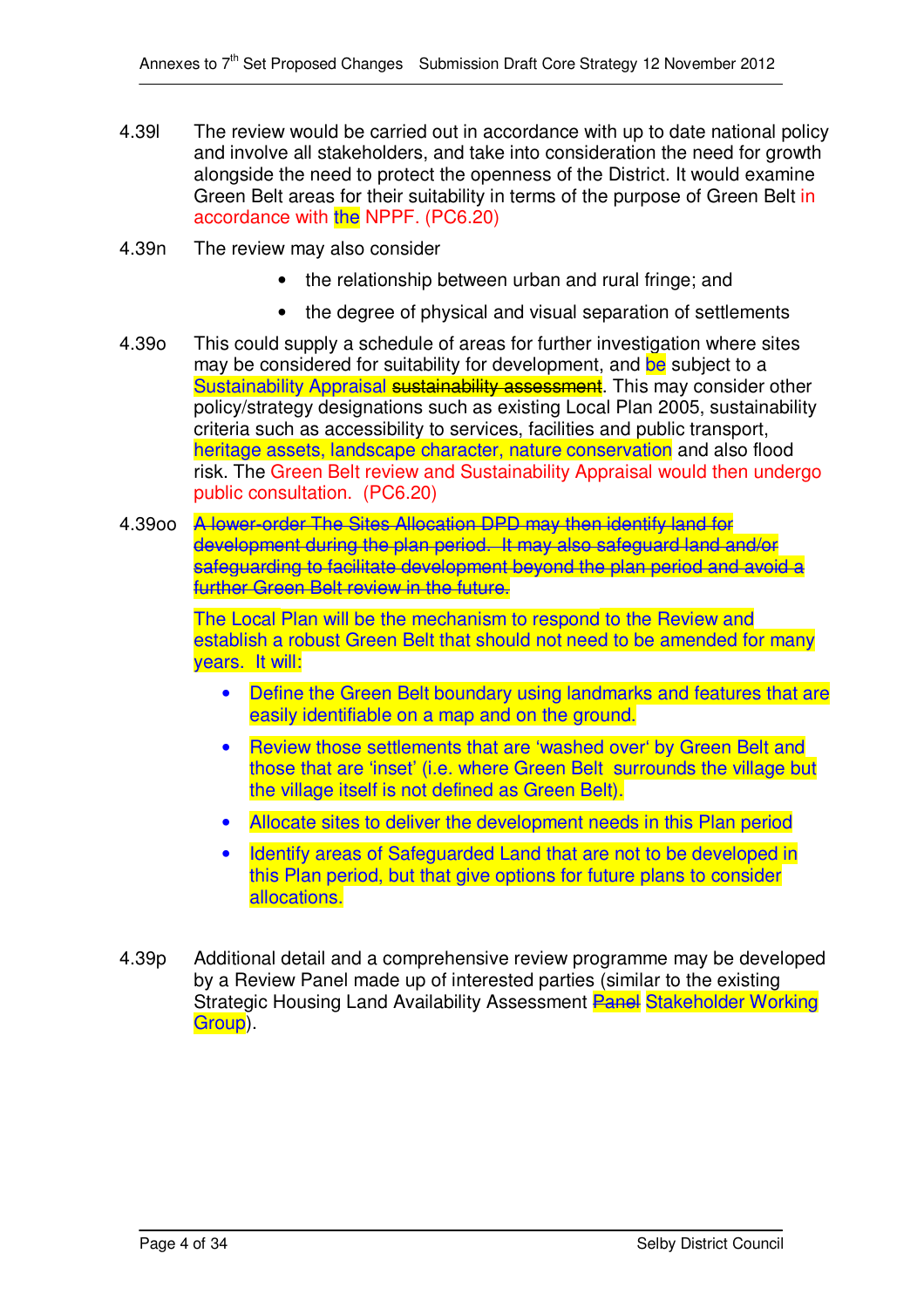### **Policy CPXX Green Belt**

- A. Those areas covered by Green Belt are defined on the Proposals Map.
- B. In accordance with the NPPF higher order policies, within the defined Green Belt, planning permission will not be granted for inappropriate development unless the applicant has demonstrated that very special circumstances exist to justify why permission should be granted.
- C. Within Major Developed Sites in the Green Belt (as defined on the Proposals Map), some limited infilling and/or, redevelopment to support economic development of existing uses will be permitted in line with higher order policies. (PC6.19)

#### *Replace D and E with new C and D as follows*

- C. Green Belt boundaries will only be altered in exceptional circumstances through the Local Plan. Exceptional circumstances may exist where:
	- (i) there is a compelling need to accommodate development in a particular settlement to deliver the aims of the settlement hierarchy, and
	- $(i)$ in that settlement, sufficient land to meet the identified needs is not available outside the Green Belt, and
	- (iii) removal of land from the Green Belt would represent a significantly more sustainable solution than development elsewhere on non-Green Belt land.
- D. To ensure that Green Belt boundaries endure in the long term, any Green Belt review through the Local Plan will:
	- $(i)$  define boundaries clearly using physical features that are readily recognisable and likely to be permanent
	- (ii) review washed-over villages
	- (iii) ensure that there is sufficient land available to meet development requirements throughout the Plan period and identify safeguarded land to facilitate development beyond the Plan period.
- E. [Was F] Any sites considered for removal from amendments to the Green Belt under Criterion C (above) will be subject to public consultation and a Sustainability Appraisal, and assessed for their impact upon the following issues (non-exhaustive):
	- any other relevant policy/strategy; and
	- flood risk; and
	- nature conservation; and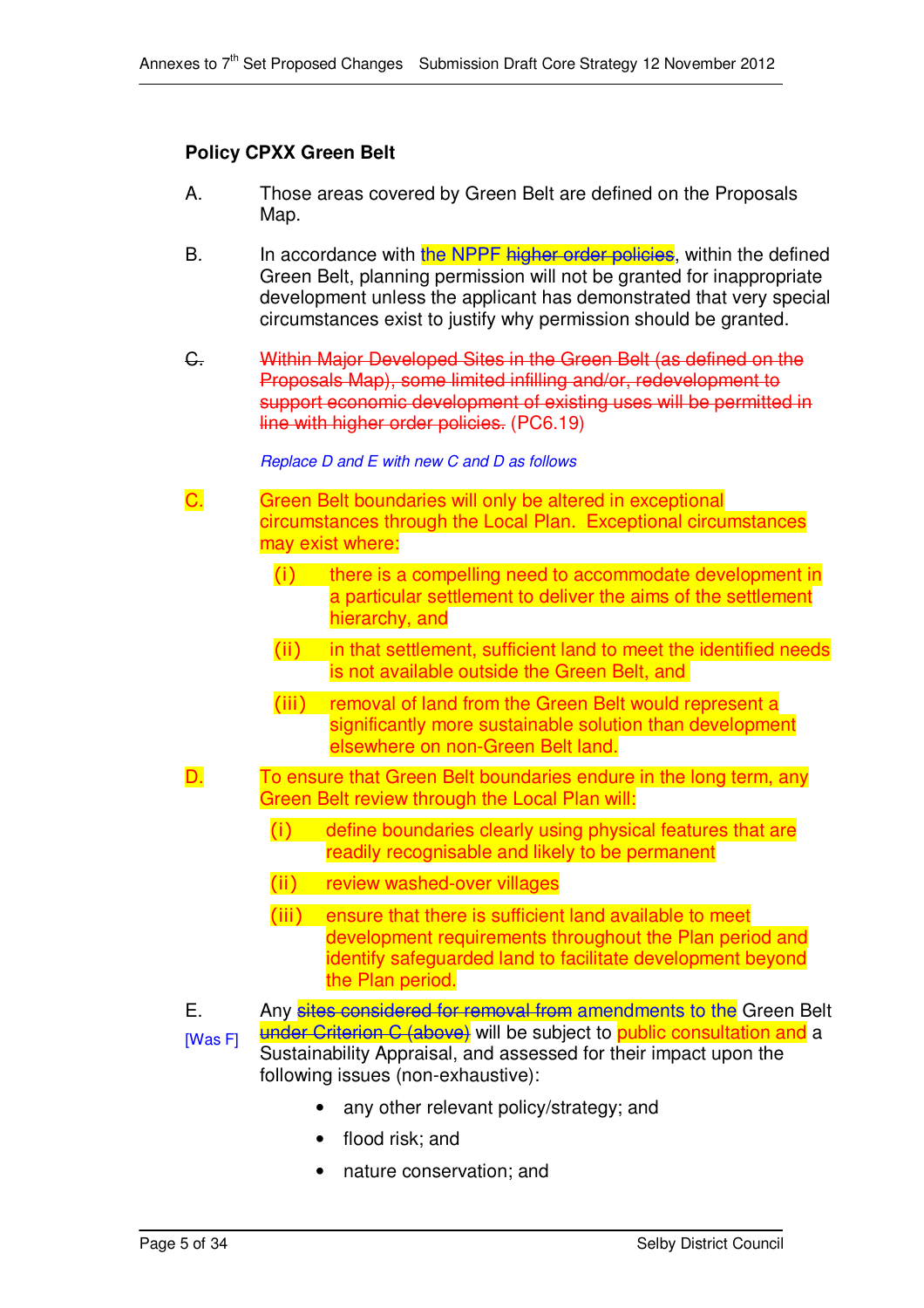- impact upon heritage assets; and
- impact upon landscape character; and
- appropriate access to services and facilities; and
- appropriate access to public transport.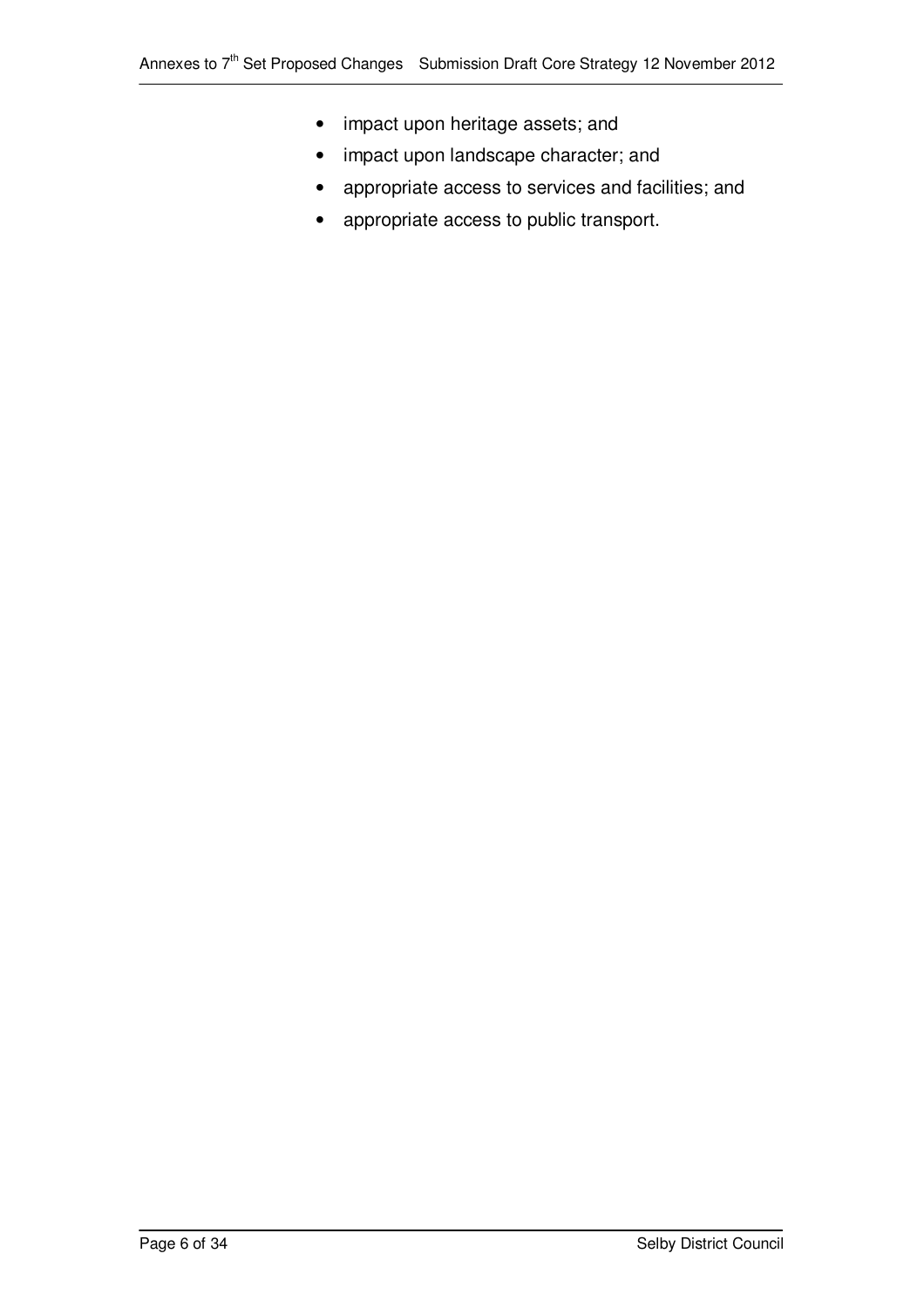| <b>Annex B</b> | Proposed Change to CP1, Part A, (a)                    |
|----------------|--------------------------------------------------------|
|                | Annotation of Green Belt villages and Fairburn deleted |

- **A. The location of future development within Selby District will be based on the following principles:**
	- **a) The majority of new development will be directed to the towns and more sustainable villages depending on their future role as employment, retail and service centres, the level of local housing need, and particular environmental, flood risk and infrastructure constraints**
		- **Selby as the Principal Town will be the focus for new housing, employment, retail, commercial, and leisure facilities.**
		- **Sherburn in Elmet 2 and Tadcaster 2 are designated as Local Service Centres where further housing, employment, retail, commercial and leisure growth will take place appropriate to the size and role of each settlement.**
		- **The following Designated Service Villages have some scope for additional residential and small-scale employment growth to support rural sustainability and in the case of Barlby/Osgodby, Brayton and Thorpe Willoughby to complement growth in Selby.**

| <b>Appleton Roebuck</b>           | <b>Hambleton</b>                   |
|-----------------------------------|------------------------------------|
| Barlby/Osgodby <sup>1</sup>       | Hemingbrough                       |
| <b>Brayton</b>                    | Kellington                         |
| Byram/Brotherton <sup>1,2</sup>   | Monk Fryston/Hillam <sup>1,2</sup> |
| <b>Carlton</b>                    | <b>North Duffield</b>              |
| Cawood                            | Riccall                            |
| <b>Church Fenton</b>              | South Milford <sup>2</sup>         |
| Eggborough/Whitley <sup>1,2</sup> | <b>Thorpe Willoughby</b>           |
| Escrick (PC6.32) <sup>2</sup>     | <b>Ulleskelf</b>                   |
| <b>Fairburn</b>                   |                                    |

#### **Notes**

1 Villages with close links and shared facilities

These settlements are to varying degrees constrained by Green Belt. It will be for any Green Belt review, undertaken in accordance with Policy CPXX, to determine whether land may be removed from the Green Belt for development purposes.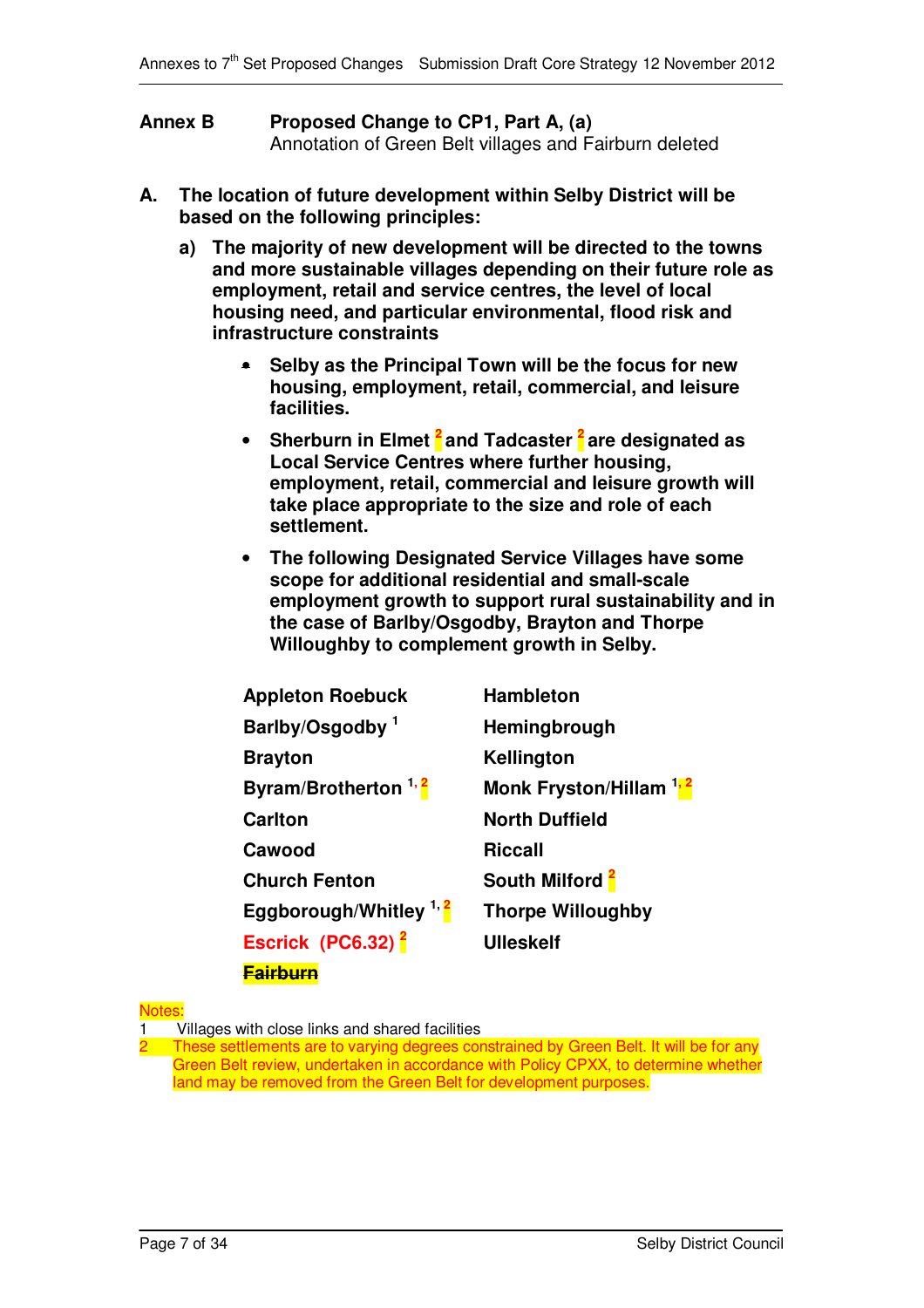### **ANNEX C - Proposed revised Policy CP1A post-September 2012 EIP**

**Policy CP1A Management of Residential Development in Settlements**

- **a) In order to ensure that speculative (windfall) housing development on non-allocated sites (PC1.23) contributes to sustainable development and the continued evolution of viable communities, the following types of residential development will be acceptable in principle, within Development Limits: in different settlement types, as follows:**
	- **In Selby, Sherburn in Elmet, Tadcaster and Designated Service Villages – conversions, replacement dwellings, redevelopment of previously developed land, and appropriate scale development on greenfield land (including garden land and conversion/ redevelopment of farmsteads).**
	- **In Secondary Villages – conversions, replacement dwellings, redevelopment of previously developed land, filling of small linear gaps in otherwise built up residential frontages, and conversion/redevelopment of farmsteads.**
- **b) Proposals for the conversion and/or redevelopment of farmsteads to residential use within Development Limits will be treated on their merits according to the following principles:**
	- **Priority will be given to the sympathetic conversion of traditional buildings which conserves the existing character of the site and buildings**
	- **Redevelopment of modern buildings and sympathetic development on farmyards and open areas may be acceptable where this improves the appearance of the area and**
	- **Proposals must contribute to the form and character relate sensitively to the existing form and character (PC1.22) of the village**
- **c) In all cases proposals will be expected to protect local amenity, to preserve and enhance the character of the local area, and to comply with normal planning considerations, with full regard taken of the principles contained in Design Codes (e.g. Village Design Statements), where available.**
- **d) Appropriate scale will be assessed in relation to the density, character and form of the local area and should be appropriate to the role and function of the village settlement within the settlement hierarchy.**
- **e) All proposals in villages washed over by Green Belt must accord with national Green Belt policy.**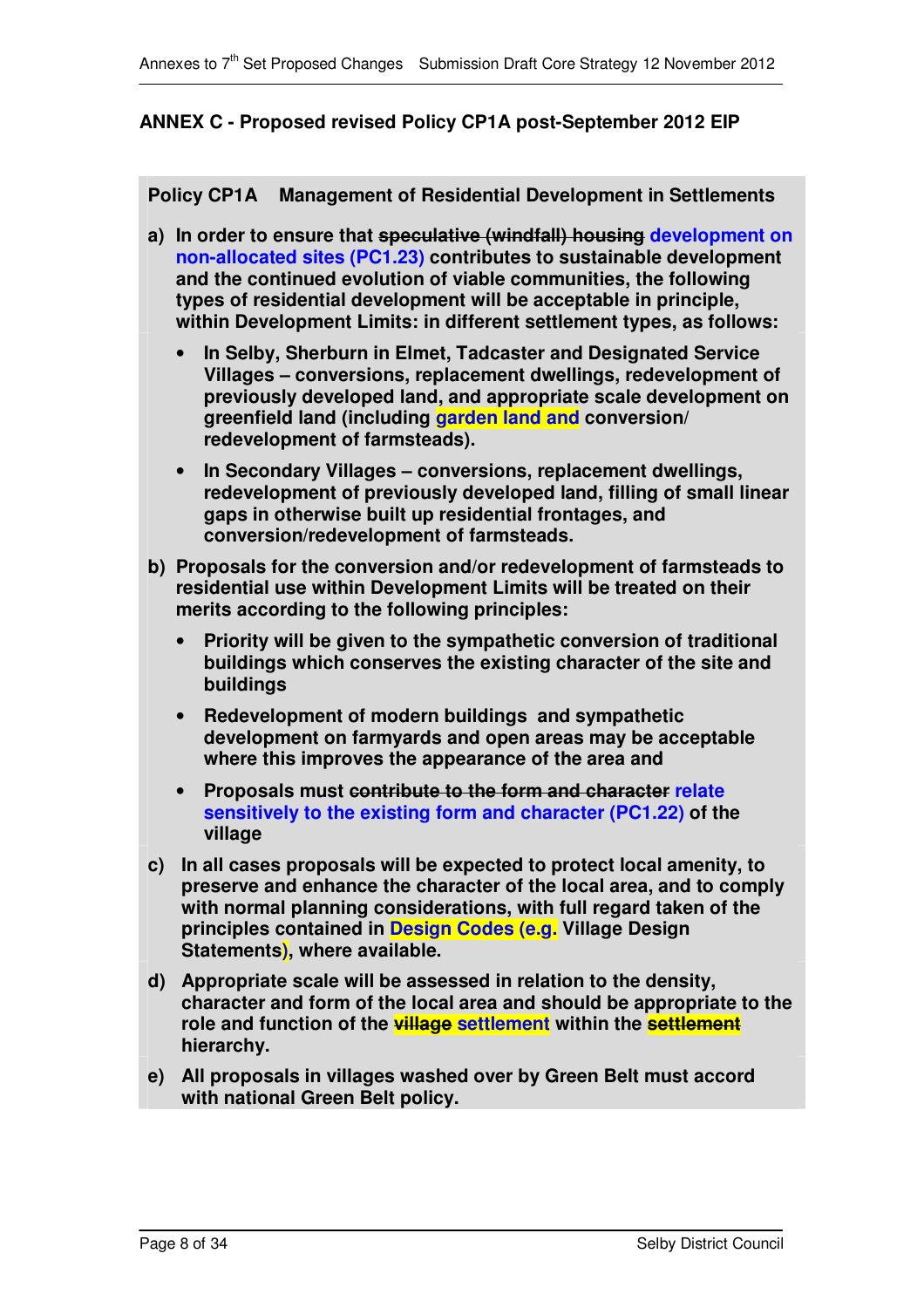## **Annex D**

Re-formatted housing section of Core Strategy to explain windfalls and delivery

(includes re-ordering and revised text for CP2 and CP3 as well as CP2A taken out of the middle plus new 'technical' appendix)

[grey para numbers for ease of reference]

- 5.24 Policy CP2 sets out the indicative target for new housing delivery for individual settlements or groups of settlements, having regard to the principles set out above. It also translates this figure into a target need for new housing allocations, after taking account of the amount of deliverable commitments in each area<sup>1</sup> (PC5.20) The targets are minimum requirements. **(PC6.37)** (More detail on the evidence base available and the analysis undertaken is provided in a background paper<sup>2</sup>.)
- 5.25 The selection of housing allocations within a Site Allocations Local Plan DPD, or other site specific proposals documents, will have regard to:
	- the annual housing requirement;
	- the sequential priorities listed in Policy CP1
	- the level of deliverable commitments in each settlement
	- the relative suitability and deliverability of the site taking into account an appraisal of its relative sustainability compared with potential alternatives.
- 5.26 Where necessary the Council will explore pro-active measures such as negotiating with landowners, and Compulsory Purchase Order procedures, in order to secure an appropriate supply of housing land (see also Policy CP3) **(PC6.38)**. This may include localised Green Belt reviews as indicated in Section 4 and Policy CPXX (Green Belt) (PC5.21).

5.27 Note - see 5.44a for up date in relation to NPPF and supply issues **PPS3** The NPPF requires **LDFs** Local Plans to be drawn up over an appropriate time scale, preferably a 15-year time horizon plan housing provision for 15 years from the date of adoption by identifying sufficient specific, deliverable sites to meet the requirement for at least the first ten years. Where possible land should also be identified for the final five years of the plan otherwise **broad areas for future growth should be indicated.** This Core Strategy covers the period up until 2026 2027 (PC5.22), which will be 15 years from anticipated adoption in 2011 2012 (PC5.23).

<sup>&</sup>lt;sup>1</sup> The figures in the Policy CP2 have been rounded to reflect the strategic nature of the policy. (PC5.20)

<sup>2</sup> Background paper No. 3 Housing Distribution Options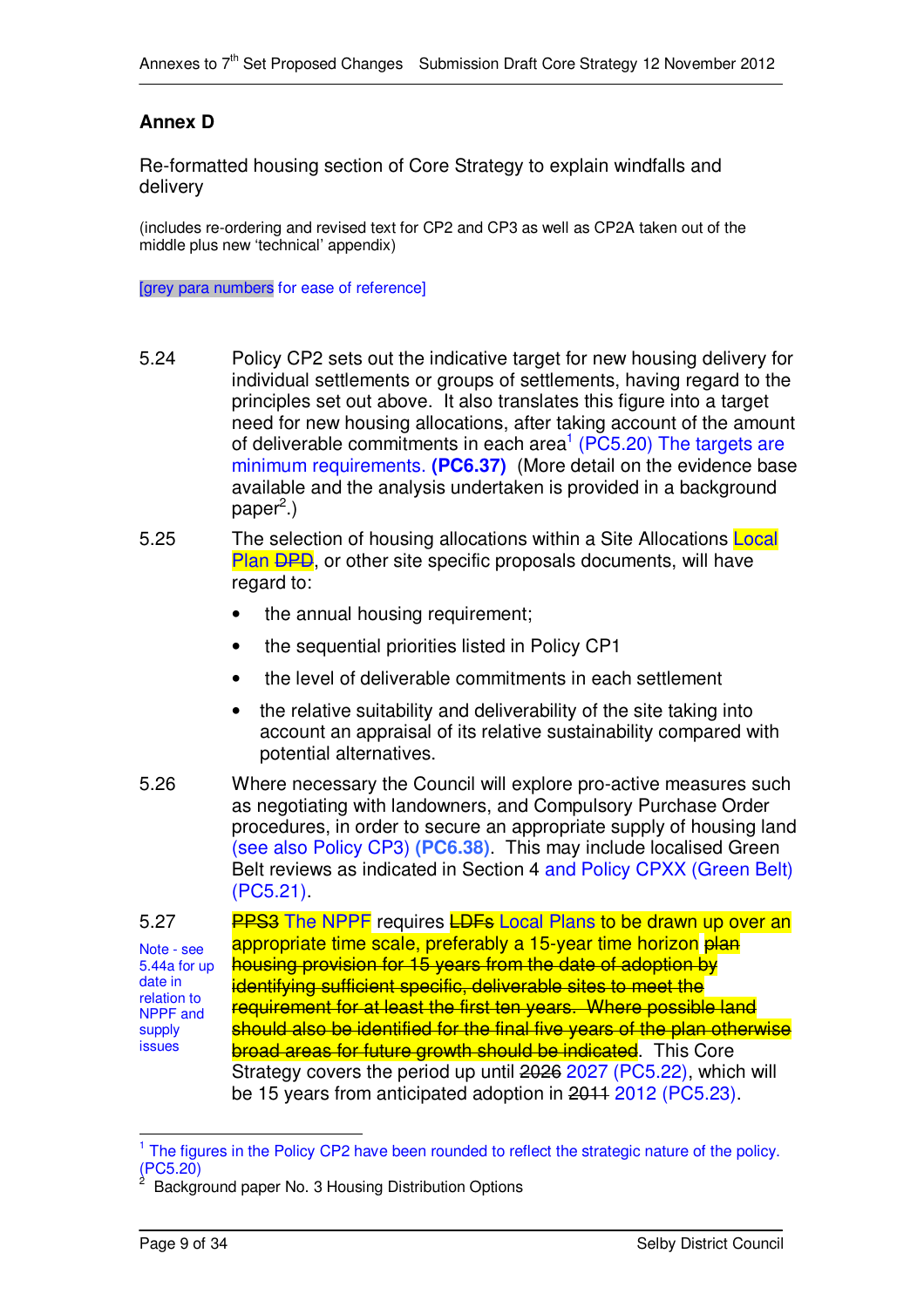| 5.27a<br>5.28 | Paragraph 48 of the NPPF states that local planning authorities may<br>make an allowance for windfall sites in the five-year supply if they<br>have compelling evidence that such sites have consistently become<br>available in the local area and will continue to provide a reliable<br>source of supply. Any allowance should be realistic having regard to<br>the Strategic Housing Land Availability Assessment, historic windfall<br>delivery rates and expected future trends, and should not include<br>residential gardens.                                                                              |
|---------------|--------------------------------------------------------------------------------------------------------------------------------------------------------------------------------------------------------------------------------------------------------------------------------------------------------------------------------------------------------------------------------------------------------------------------------------------------------------------------------------------------------------------------------------------------------------------------------------------------------------------|
| 5.28          | The Council defines windfall as all development that comes forward<br>on non-allocated sites. Windfall development typically takes the form<br>of rounding off or infilling on undeveloped land including garden<br>curtilages, or redevelopment of previously developed land. However,<br>the precise level of windfall development generally cannot be<br>predicted with a high degree of certainty.                                                                                                                                                                                                             |
| 5.28a<br>5.29 | Windfalls have been a significant source of housing land supply in<br>recent years. Over the period 2004/05 to 2010/11 windfalls<br>accounted for around 69% of completions which held back the<br>release of allocated sites because the Council was always able to<br>demonstrate a healthy 5-years supply of housing land. In 2011<br>however, all the SDLP Phase 2 sites were released to boost the 5<br>year supply.                                                                                                                                                                                          |
| 5.28b         | However, The supply of windfalls fluctuates significantly year on year<br>and in the same period (2004/05 to 2010/11), the windfall element of<br>completions varied from 57.7% in 2010/11 to 91.6% in 2005/06.<br>Further to this unpredictability of number, recent changes in the<br>definition of PDL may reduce the likelihood of windfall delivery. The<br>Council cannot therefore be sure of the contribution that windfalls<br>could make to the overall target.                                                                                                                                          |
|               | In addition to the uncertainty, the NPPF does not allow Councils to<br>make an allowance for windfalls to deliver their overall housing target<br>(paragraph 48 says that an allowance for windfalls, except for garden<br>land can be made in the 5 year supply). The most up to date SHLAA<br>(2011) shows sufficient land available to accommodate the quantum<br>of development in CP2, and so to ensure certainty and deliverability,<br>the SADPD will allocate sufficient land to accommodate all of the<br>housing target. Any windfalls will simply add to the District's overall<br>housing completions. |
| 5.28d         | However, over the Core Strategy Period to 2027, windfalls are<br>expected to continue to contribute to some level to the delivery of<br>housing. Once windfalls become (deliverable) commitments they<br>may be reflected in future monitoring assessments (the 5 year<br>supply) and taken into account when reviewing the need to allocate<br>land in accordance with Policy CP3. (PC6.39)                                                                                                                                                                                                                       |
| 5.28b<br>5.30 | The Site Allocations Local Plan will allocate sufficient land to meet<br>the housing target. At the baseline date of 2011, there are about<br>1820 existing outstanding permissions which will contribute to the<br>housing target in the Core Strategy, as set out in the table in Policy                                                                                                                                                                                                                                                                                                                         |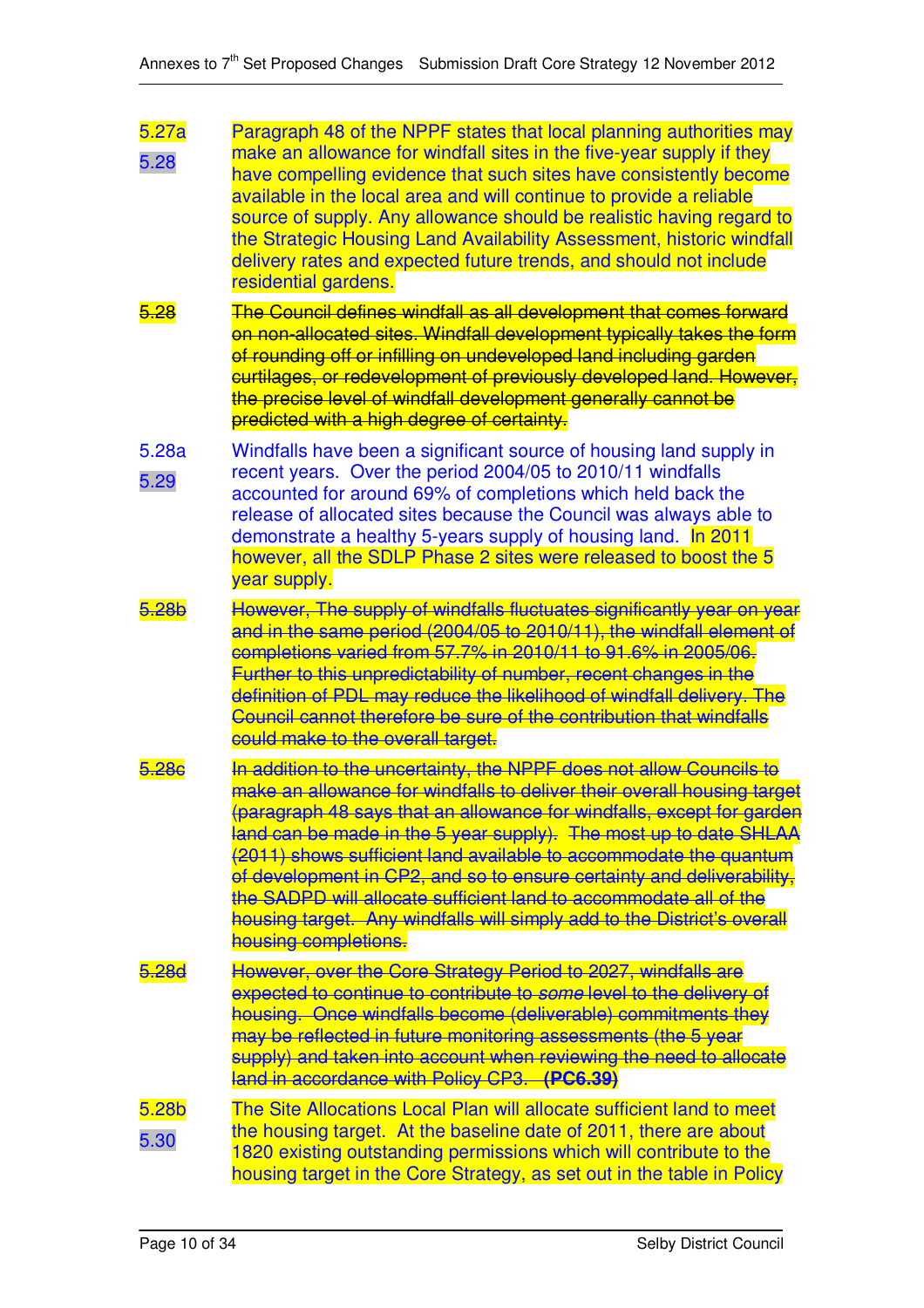|                           | CP2. The remainder (the majority) will be allocated in the Site<br>Allocations Local Plan. The most up to date SHLAA (2011) shows<br>sufficient land available to accommodate the quantum of<br>development in Policy CP2.                                                                                                                                                                                                                                                                                                                                                                                                                                                   |
|---------------------------|------------------------------------------------------------------------------------------------------------------------------------------------------------------------------------------------------------------------------------------------------------------------------------------------------------------------------------------------------------------------------------------------------------------------------------------------------------------------------------------------------------------------------------------------------------------------------------------------------------------------------------------------------------------------------|
| 5.28 <sub>c</sub><br>5.31 | Over the Core Strategy Period to 2027, contributions from non-<br>allocated sites will continue to provide a reliable source of supply. In<br>the light of both past delivery rates and opportunities for future<br>contributions from such sites, it is estimated that these will contribute<br>to overall housing supply within a range of 105 and 170 dwellings per<br>annum above the 450 dpa target, from around 2016. The table in<br>Policy CP2 and the housing trajectory diagram show a figure of a<br>minimum of about 105 dpa as the expected contribution from these<br>as yet 'unknown windfall' sites on top of the 450 dpa planned-for<br>homes. <sup>3</sup> |
| 5.28d<br>5.32             | Between the Core Strategy being adopted and the Site Allocations<br>Local Plan adoption, the 450 dpa target will be delivered from<br>planning permissions on existing allocated SDLP Phase 2 sites<br>(released in 2011 to boost supply) and other existing commitments<br>('known windfalls'), as well as a significant contribution from the<br>Strategic Development Site at Olympia Park in Selby which is<br>released on adoption of the Core Strategy.                                                                                                                                                                                                                |
| 5.28e<br>5.33             | At the Site Allocations Local Plan stage, existing, deliverable<br>commitments from the 5 year land supply will be taken into account<br>when reviewing the amount of land to be allocated and establishing a<br>new baseline date.                                                                                                                                                                                                                                                                                                                                                                                                                                          |
| 5.28f<br>5.34             | Therefore, on adoption of the Site Allocations Local Plan, the<br>strategy plans for <sup>3</sup> the 450 dpa target to be made up of:                                                                                                                                                                                                                                                                                                                                                                                                                                                                                                                                       |
|                           | existing deliverable commitments from the 5 year supply<br>(known deliverable and viable sites), and                                                                                                                                                                                                                                                                                                                                                                                                                                                                                                                                                                         |
|                           | the remainder (the majority) made up of new allocations                                                                                                                                                                                                                                                                                                                                                                                                                                                                                                                                                                                                                      |
| 5.28g<br>5.35             | In addition, a minimum of 105 dpa are the unknown 'windfalls' which<br>are expected to be delivered over and above the 450 dpa target (a<br>reasoned assumption based on the past 7 years' windfall figures).<br>These provide additional flexibility to significantly boost housing<br>supply and surpass the minimum need identified.                                                                                                                                                                                                                                                                                                                                      |
|                           | Phasing                                                                                                                                                                                                                                                                                                                                                                                                                                                                                                                                                                                                                                                                      |
| 5.40<br>5.36              | Whilst this document provides a strategic overview of future housing<br>provision, it is not appropriate for it to include full details of all<br>deliverable sites over the next ten to fifteen years. This information<br>will be set out in a Site Allocations Local Plan DPD. However, review<br>of evidence on scale of housing over the plan period <sup>4</sup> highlighted that<br>there is a case for planning for a rate of housing delivery that is lower                                                                                                                                                                                                         |

 $3$  See also text below at Policy CP3 and Appendix x for further explanation

<sup>&</sup>lt;sup>4</sup> ARUP Scale of Housing Growth in Selby (Nov 2011 and April 2012) (PC5.30)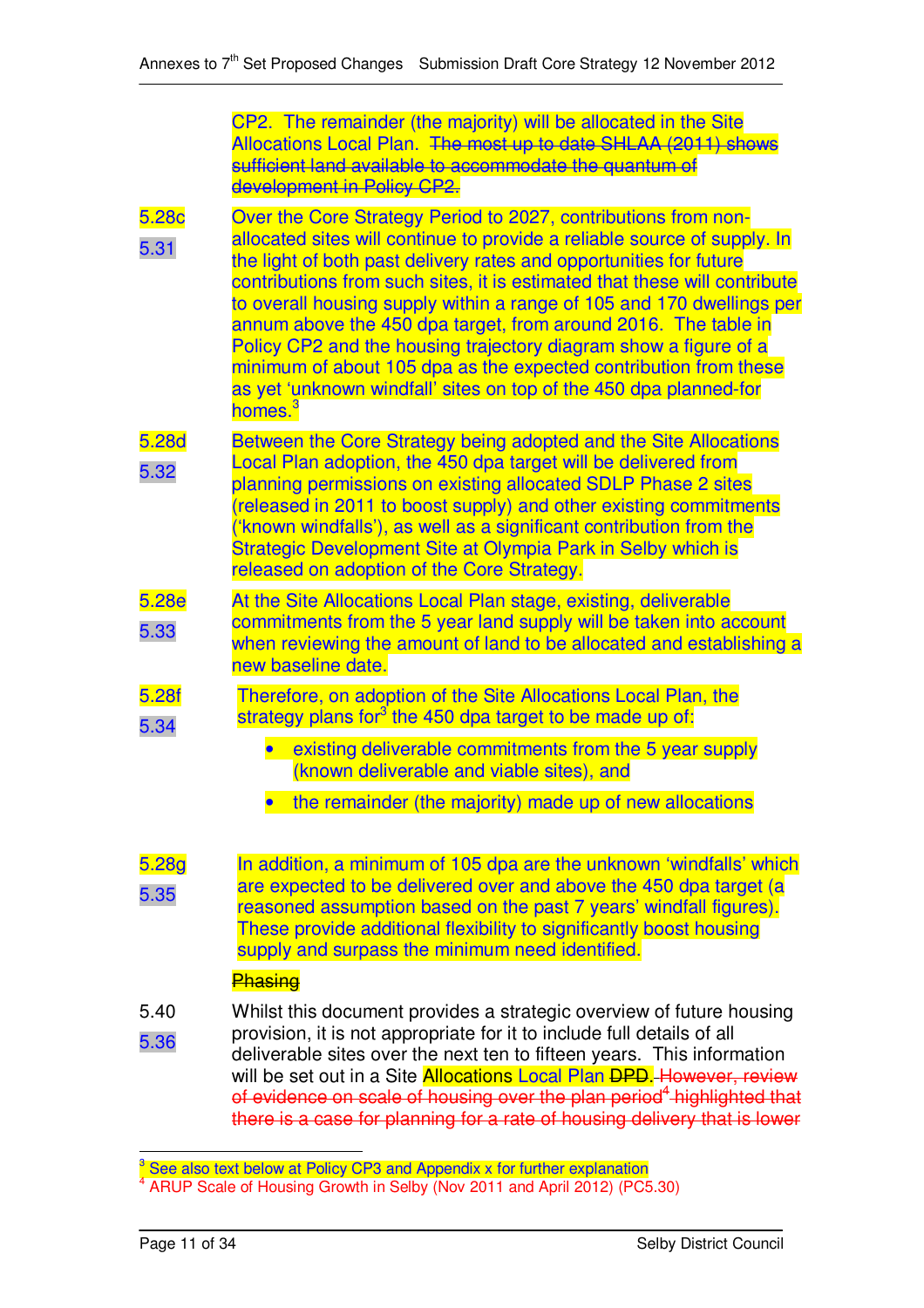in the first five years. This is in the light of the evidence available leading to a cautious view being taken regarding economic recovery. Policy CP2 sets out three phases starting at 400 dpa in the first 6 years then 460 dpa and 500 dpa in the two subsequent 5 year periods. (PC5.30) **(PC6.40)**

- 5.41
- 5.37

In broad terms however, (PC5.31) It is anticipated that existing commitments, together with those Phase 2 sites which do not prejudice the emerging (PC4.8) Core Strategy, or decisions more appropriately made through a Site Allocations Local Plan DPD, will be more than adequate to provide land for the first five years of the Strategy (2011 – 2016) (2012-2017) (PC5.32). Decisions for the 5-10 6-10 (PC3.7) year supply will emerge from the Site Allocations Local Plan DPD which is expected to be adopted by 2013 2015. The proposed Olympia Park Strategic Development Site has the potential to progress to early implementation of Phase 1, and the major housing scheme at Staynor Hall, Selby will continue to contribute significantly through over the second five year period. The Site Allocations DPD will indicate priorities for the release of smaller sites. The timing of release of sites will have regard to the relative requirements between settlements as set out in Policy CP2 and the need to respond in accordance with the plan, monitor and manage approach advocated in PPS3. Policy CP3 in the next section provides a framework for this.



Policy CP3 sets out how the housing land will be managed to ensure the provision of housing is in line with the annual target, setting out remedial action if underperformance is identified through annual monitoring.

**Policy CP2 The Scale and Distribution of Housing**

**A. Provision will be made for the delivery of a minimum of 450 dwellings per annum and associated infrastructure in the period up to March 2027 phased as follows**

**2011/12 – 2016/17 400 dpa**

**2017/18 – 2021/22 460 dpa**

- **2022/23 – 2026/27 500 dpa**
- **B. After taking account of current commitments, housing land allocations will be required to provide for a target of 5340 dwellings between 2011 and 2027, distributed as follows:**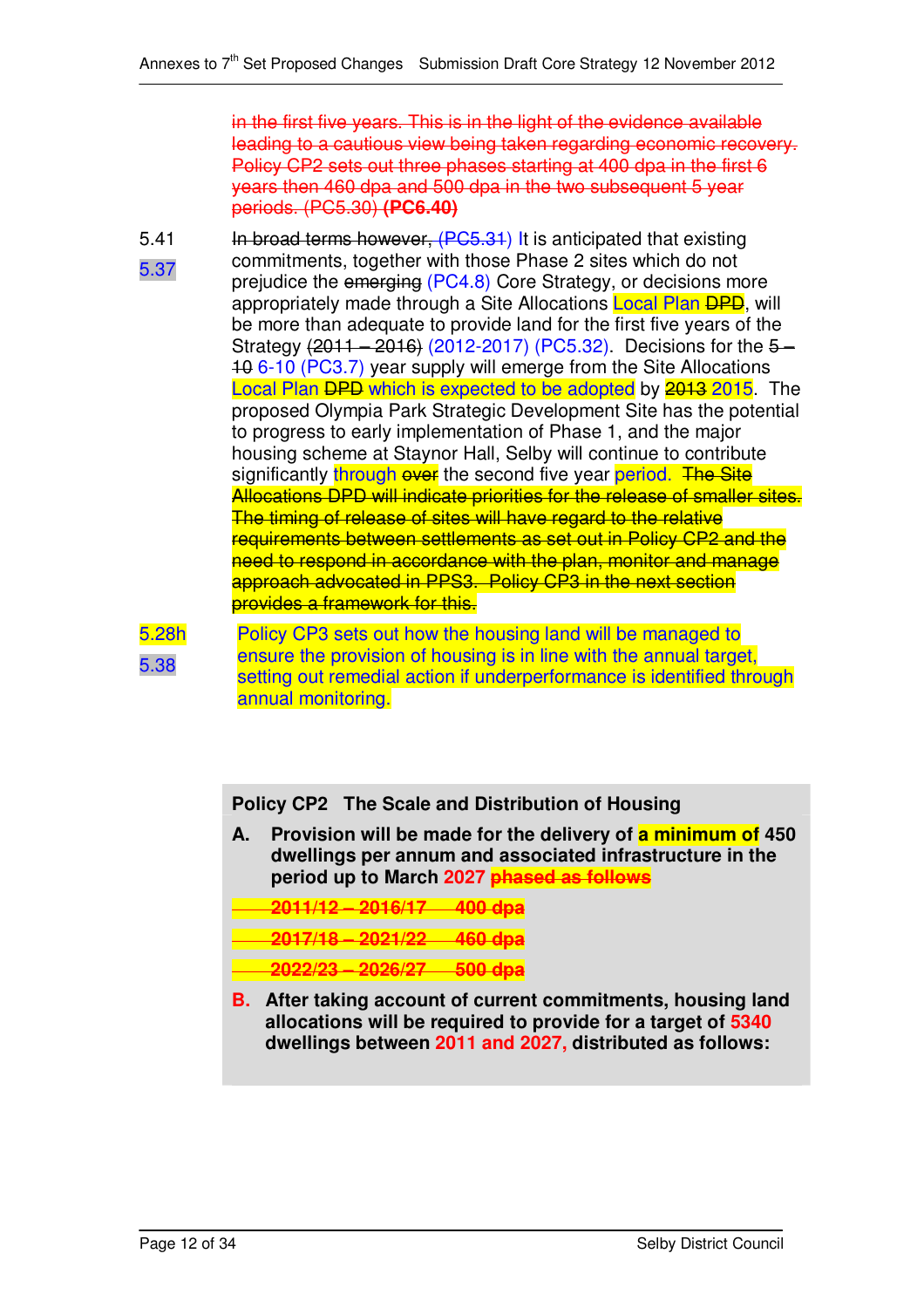| (Rounded<br><b>Figures)</b>                            | $\frac{9}{6}$  | <b>Minimum</b><br>require't<br>16 yrs<br>total<br>2011-2027 | dpa     | <b>Existing</b><br><b>PPs</b><br>31.03.11 <sup>1</sup> | <b>New</b><br><b>Allocations</b><br>needed<br>(dw) | $%$ of new<br><b>allocations</b> |
|--------------------------------------------------------|----------------|-------------------------------------------------------------|---------|--------------------------------------------------------|----------------------------------------------------|----------------------------------|
| Selby <sup>2</sup>                                     | 51             | 3700                                                        | 230     | 1150                                                   | 2500                                               | 47                               |
| <b>Sherburn</b>                                        | 11             | 790                                                         | 50      | 70                                                     | 700                                                | 13                               |
| <b>Tadcaster</b>                                       | $\overline{7}$ | 500                                                         | 30      | 140                                                    | 360                                                | $\overline{7}$                   |
| <b>Designated</b><br><b>Service</b><br><b>Villages</b> | 29             | 2000                                                        | 130     | 290                                                    | 1780                                               | 33                               |
| Secondary<br>Villages <sup>3</sup>                     | $\overline{2}$ | 170                                                         | 10      | 170                                                    | $\blacksquare$                                     | ٠                                |
|                                                        |                |                                                             |         |                                                        |                                                    |                                  |
| Total <sup>4</sup>                                     | 100            | <b>7200</b> <sup>5</sup>                                    | $450^6$ | 1820                                                   | 5340                                               | 100                              |

### **Notes**

<sup>1</sup> Commitments have been reduced by 10% to allow for non-delivery.

- <sup>2</sup> Corresponds with the Contiguous Selby Urban Area and does not include the adjacent villages of Barlby, Osgodby, Brayton and Thorpe Willoughby.
- <sup>3</sup> Contribution from existing commitments only.
- 4 Totals may not sum due to rounding
- 5 Target Land Supply Provision (450 dwellings per annum x 16 years) See also Policy CP3 for explanation about phasing of sites and redistribution of housing growth in the event of a shortfall in delivery at Tadcaster. **(PC6.41)**
- **6** 450 dpa is the minimum to be provided on 'planned-for' sites (target completions). These 'planned-for' sites comprise both the existing planning permissions at the time of the site allocations plan, and new allocations. In addition to the plannedfor 450 dpa target, additional development will take place on other non-planned (windfall) sites which will significantly boost housing completions. Based on the weakest performance of recent years this will be at least 105 dpa, and may be much higher.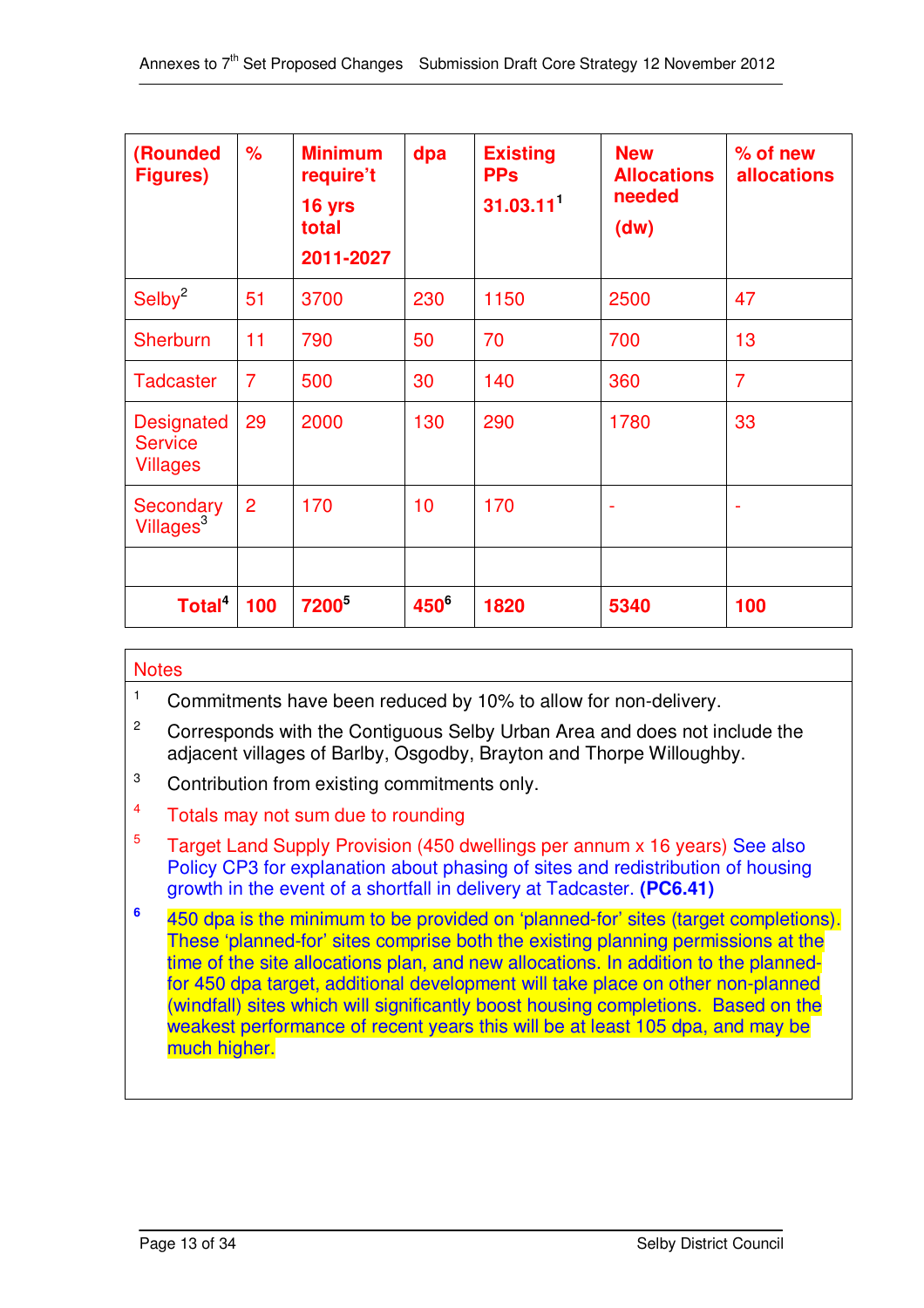- **C. In order to accommodate the scale of growth required at Selby 1000 dwellings and 23 ha of employment land will be delivered through a mixed use urban extension to the east of the town, in the period up to 2027, in accordance with Policy CP2A. Smaller scale sites within and/or adjacent to the boundary of the Contiguous Urban Area of Selby to accommodate a further 1500 dwellings will be identified through the Site Allocations part of the Local Plan DPD.**
- **D. Options for meeting the more limited housing requirement in Sherburn in Elmet and Tadcaster will be considered in the Site Allocations part of the Local Plan DPD**
- **E. Allocations will be sought in the most sustainable villages (Designated Service Villages) where local need is established through a Strategic Housing Market Assessment and/or other local information. Specific sites will be identified through the Site Allocations part of the Local Plan -DPD** 
	- **(PC5.26 incorporating PC3.5 and PC4.6)**

## **Managing Housing Land Supply**

### **Meeting Delivery Targets**

- 5.39 The NPPF requires that local planning authorities illustrate the expected rate of housing delivery through a housing trajectory for the plan period and set out a housing implementation strategy describing how they will maintain delivery of a five-year supply of housing land to meet their housing target. Policy CP2 sets out how the Council will ensure sufficient land is provided to meet and exceed the overall minimum housing land requirement, through the Site Allocations Local Plan. Policy CP3 provides the mechanism for ensuring a 5-year housing land supply through monitoring and managing the delivery of the annual target.
- 5.42 5.40 In order to help manage the supply of housing sites, a housing trajectory is will be maintained and updated through the Annual Monitoring Report which compares the required annual housing rate, with recent and projected delivery. The trajectory will be updated annually in the Annual Monitoring Report, which will That monitors annual progress towards meeting the housing requirement over the Plan Period. The Annual Monitoring Report will also measure progress towards meeting the indicative requirements for the different settlement groups.
- 5.43 The housing trajectory below indicates the housing delivery necessary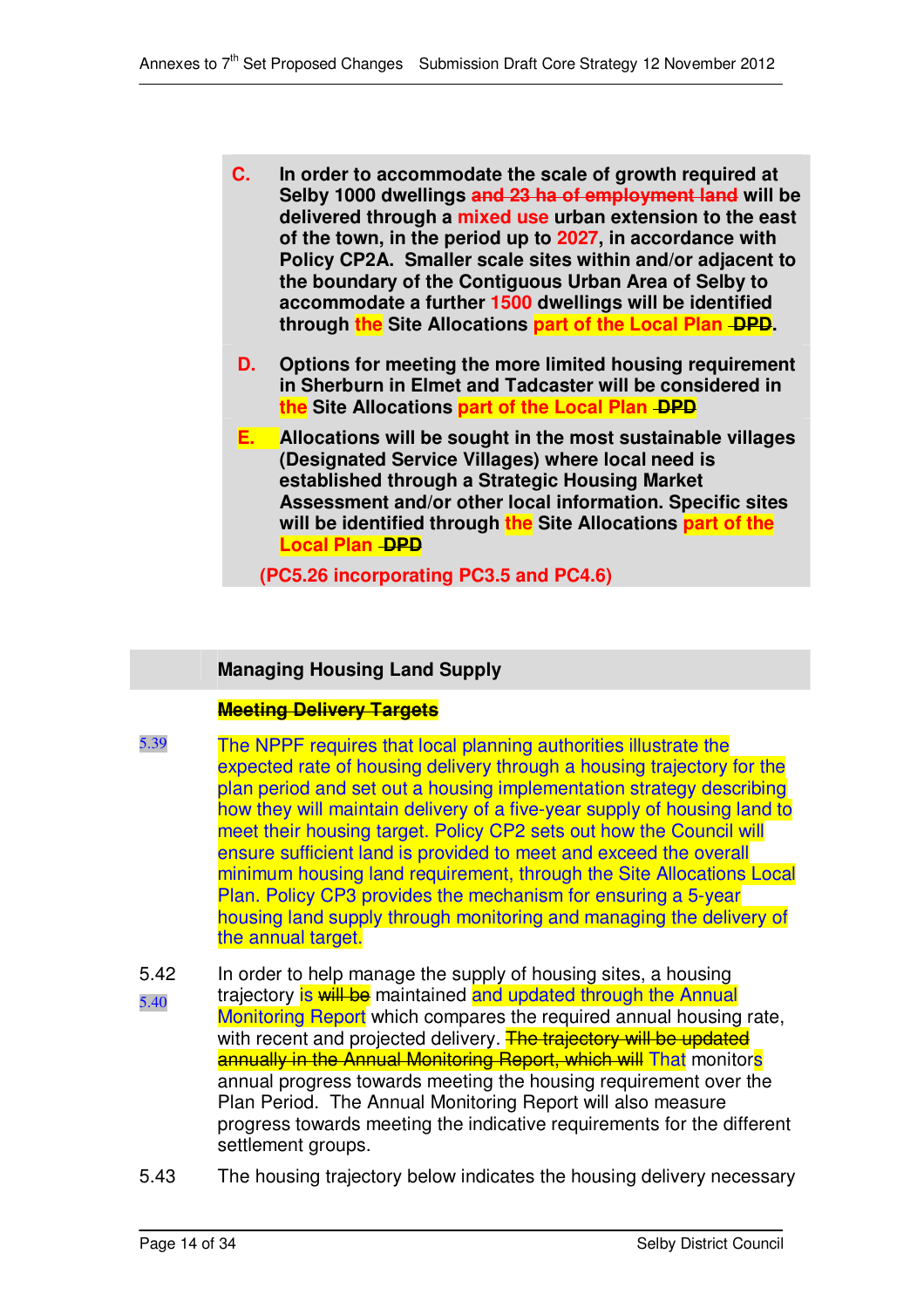5.41 to achieve 440 450 (PC5.33) dwellings per annum between 2010 2011 (PC5.33) and 2026 2027 (PC5.33). It acknowledges the current dip in the housing market and the consequential lower rates of delivery since 2008. The lower delivery rates have occurred despite little or no change in the land supply, indicating that financial circumstances have been the principal cause. However there has been a year on year increase in housing completions since 2008 albeit from a low base (226 dw in 2008/9, 270 dw in 2009/10 and 366 in 2010/11).

> However, delivery in 2009/10 was, 23% higher than in 2008/2009 and a continued gradual improvement in trading conditions has been forecast in the trajectory over the next five years with a delivery rate of 455 dpa being anticipated from 2014 onwards. Thereafter it is intended to manage delivery at approximately that level through the continued provision of a five year land supply. The trajectory forecasts a phased delivery rate (set out in Policy CP2) which reflects a slow economic recovery and continued gradual improvement in trading conditions during the early part of the plan period in the light of evidence in the Arup Study (2011) 5 . **(PC6.45)** Policy CP3 provides the mechanism for ensuring a housing land supply in line with the prevailing Supply Period (which is currently 5 years land supply but is anticipated to change to 6 years supply during the plan period). **(PC6.45)** (PC5.34)

### **Figure 9 Housing Trajectory**



#### **Amended Figure 9**

RUP Scale of Housing Growth in Selby (November 2011) (PC5.34)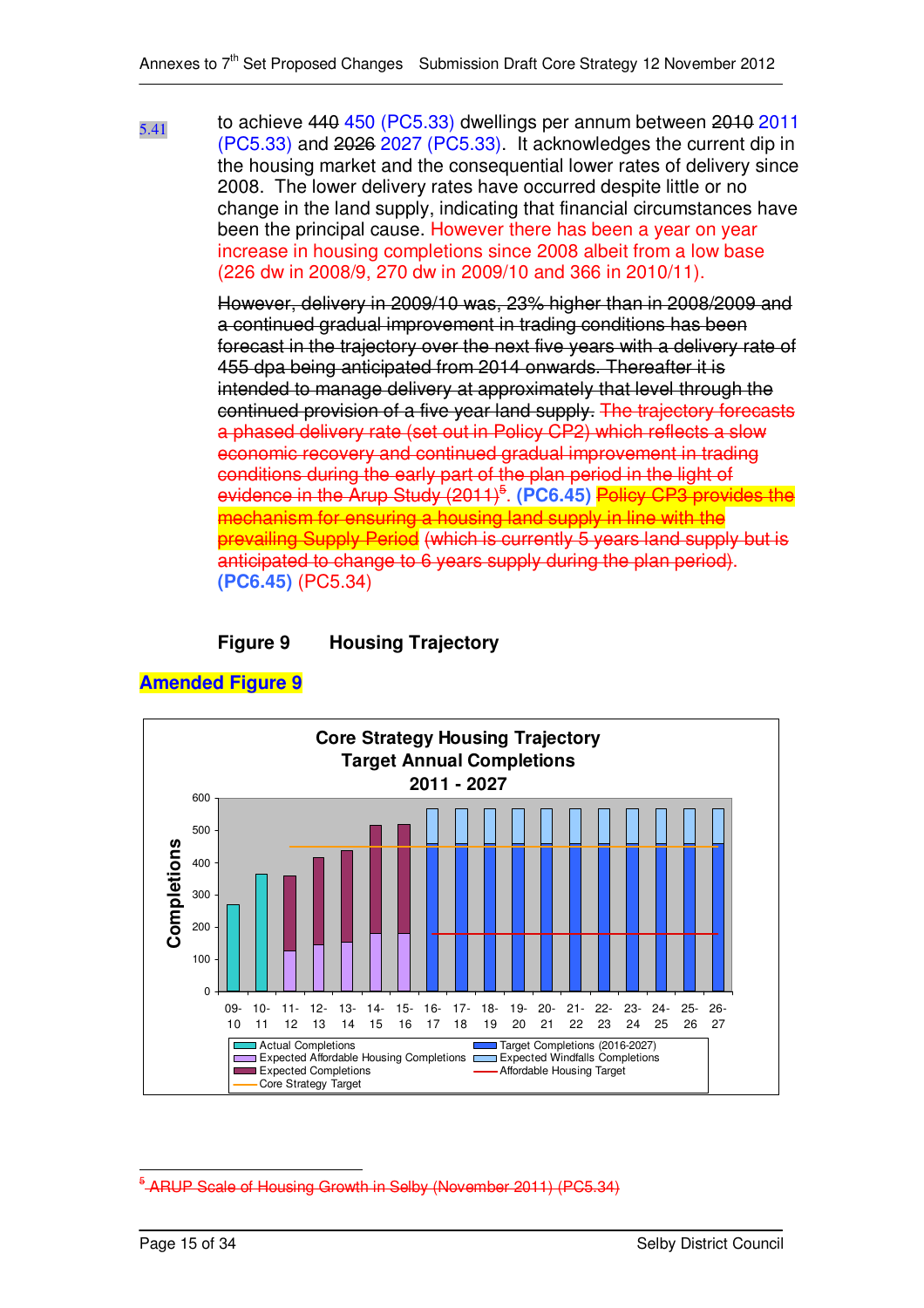### *[Original paras 5.44 to 5.52 deleted by PC5.36]*

### *5 Year Housing Land Supply*

5.44a 5.42 Government policy requires the Council to maintain a supply of housing land over a number of years. PPS3 sets out a 5-year supply, but this may change within the Plan period. The NPPF requires the Council to identify and update annually a supply of specific deliverable sites sufficient to provide five years' worth of housing against their housing requirements with an additional buffer of 5% or 20% buffer (if there has been a record of persistent under delivery of housing). An annual review of the supply sites and the appropriate buffer will be established through the Council's Annual Monitoring Report. Therefore the Council will refer to a "Supply Period" which will reflect the prevailing timescale in up to date national policy/guidance. **(PC6.46)**

5.44b 5.43 **PPS3** The NPPF indicates that sites included in the 5 year housing land supply Supply Period should be deliverable (by being available, suitable, and achievable and viable). The assessment of allocated sites to be brought forward into the 5 year housing land supply **Supply Period** will take account of the following criteria:

- the need to provide a continuous supply of land to meet the annual housing requirement for the District;
- $\bullet$  the need to demonstrate a supply of deliverable sites over a  $5$ year period Supply Period;
- the need to enable indicative annual requirements for individual settlements/settlement groups to be met;
- the relative sustainability of sites within settlements;
- the need to maximise the use of previously developed land;
- the need to adopt a sequential approach to flood risk; and
- the availability of the necessary infrastructure to enable delivery.

### **Interim arrangements for maintaining the housing land supply**

5.44n Moved from end of section 5.44 Prior to the adoption of the Site Allocations **DPD** Local Plan, the 5year housing land supply Supply Period will be maintained by drawing on Phase 2 allocations identified in Policy H2 of the Selby District Local Plan, which have been released by the Council under the provisions of saved SDLP Policy H2A. Those policies Policy H2 is are saved until superseded by the Site Allocations Local Plan <del>DPD</del>.

5.44o The Council's monitoring process will identify any shortfall which occurs, or is considered highly likely to occur within the subsequent year, in the housing land Supply Period of deliverable sites, and may take action to facilitate delivery. (PC5.36)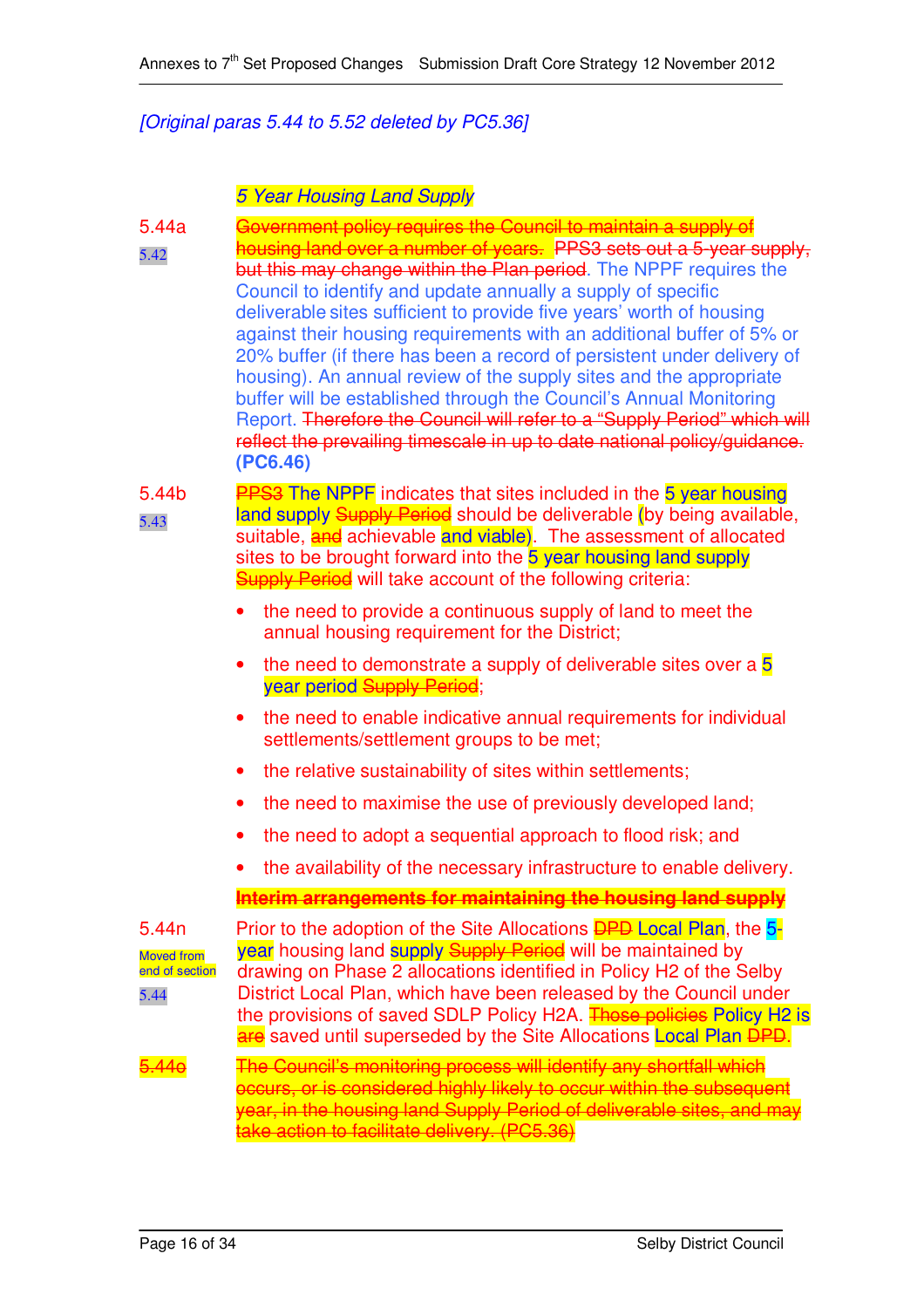### *Maintaining delivery of housing in the Plan period*

5.44g 5.45 Policy CP2 (and reasoned justification) above sets out how sites are allocated to deliver the housing needs and the trajectory describes the expected delivery pattern. Appendix x provide further background to the delivery scenarios including the contributions from windfalls. The Council will monitor the delivery of housing across the District and ensure that the quantum of housing as well as the spatial distribution of housing is consistent with the Core Strategy. Ultimately, 'delivery' is the quantum of homes built. The Council will seek to ensure delivery, by providing sufficient housing land (through allocating enough deliverable sites in the Site Allocations Local Plan and maintaining a 5-year supply) and keep a check on actual delivery by homebuilders through monitoring of completions in the AMR.

5.44h 5.46 Where delivery is failing or weak, the Council will investigate the causes of the under performance and take appropriate remedial action in accordance with Policy CP3; which defines underperformance as:

- 1. Delivery which falls short of the quantum expected in the annual target over a continuous 3 year period; or
- 2. Where there is less than a 5 year housing land supply

The Council will consider the delivery under performing when it is less than the annual target for a continual 3 year period. This will allow for natural fluctuations in delivery but signal where intervention is necessary over a 3-year longer period without leaving it too late to act in later years of the plan period. The spatial distribution of delivery is also important, and if delivery is weak over a 3-year period in the Principal Town and/or Local Service Centres then action may be taken. The Council will also ensure that there are sufficient sites available in the Supply Period to continue delivery.

5.44i 5.47 The Site Allocations Local Plan **DPD** will encourage delivery by only introducing site phasing where it is necessary due to technical constraints; therefore there should be no artificial constraints on the supply of land. If delivery is still failing then the Council will assess the underlying causes and act appropriately to remedy the situation. This may involve simple measure such as negotiating and/or arbitration with partners to overcome impasses, or more complex measures such as exploring joint funding options, facilitating land assembly, or by using its statutory powers such as compulsory purchase of land.

## *Spatial Delivery of CP2*

5.44j 5.48 The SHLAA indicates that across the District there is ample available land to accommodate the quantum of development set out in the Core Strategy. However, the spatial distribution of such sites is more limited in some parts of the District which may affect the delivery of housing targets. The spatial distribution is also a key aim of the Core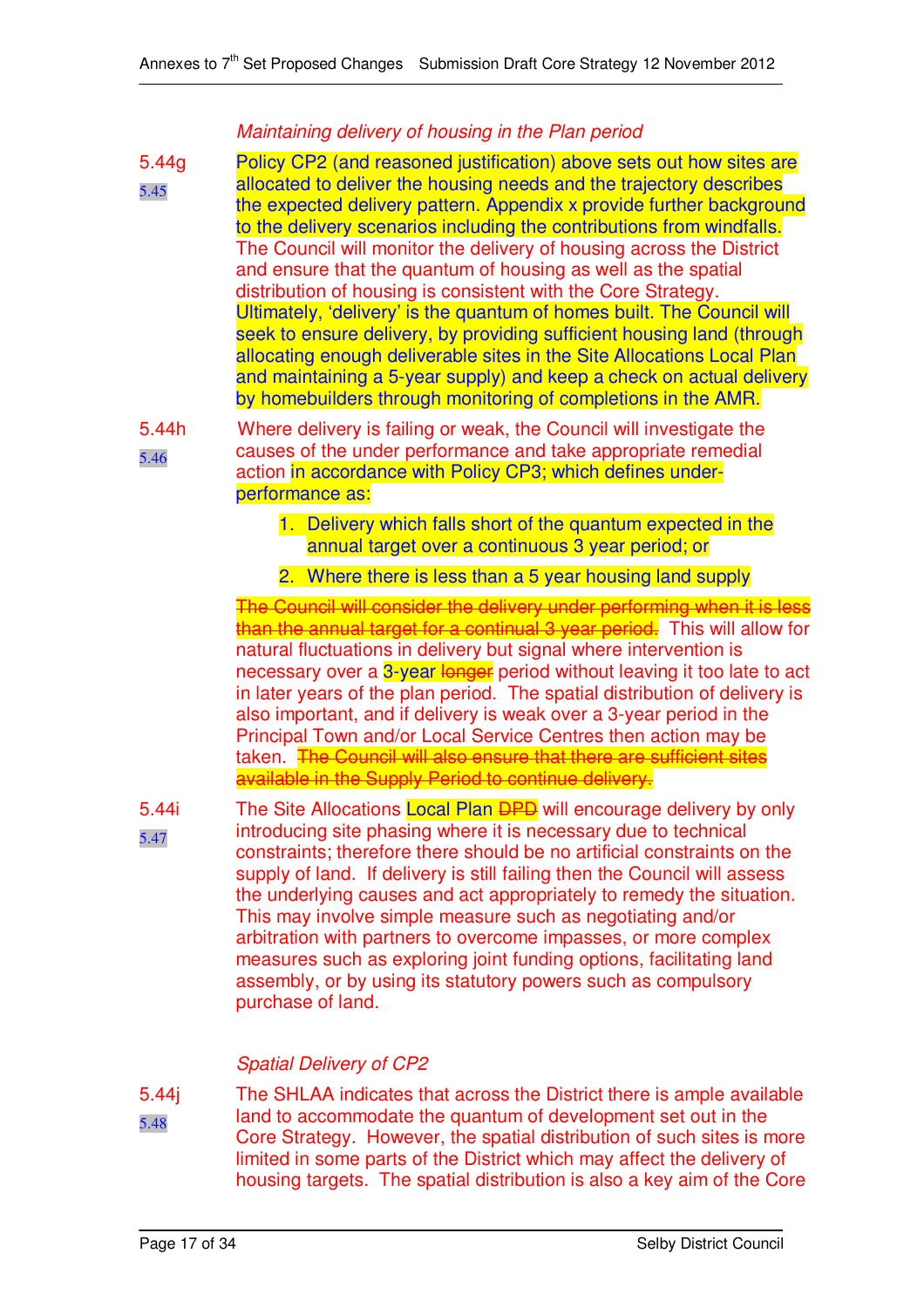Strategy and so the Council must also take steps to ensure that delivery is spatially appropriate as well as sufficient in numbers. Therefore the Council will monitor development in each settlement to ensure that delivery is consistent with the overall distribution set out in Policy CP2.

- 5.44k 5.49 Specifically in Tadcaster, land ownership issues have limited the potential delivery of housing in an otherwise very sustainable location. The existing population is disadvantaged through this lack of growth; there has been a loss in population in Tadcaster and the town's sustainability will continue to suffer if the situation does not improve. The RCLS09<sup>6</sup> shows that Tadcaster is significantly under performing: it is notable that Tadcaster Town Centre is underrepresented in terms of both convenience and comparison floorspace. The amount of vacant floorspace at nearly 13% is higher in Tadcaster than a national average of less than 10%. The Council considers that reasonable housing (and employment) development alongside other town centre regeneration proposals may help reverse the decline.
- 5.44l 5.50 The Council considers that the sustainability of Tadcaster and its need for growth, together with the lack of available land (due to ownership issues) would constitute the exceptional circumstances required to undertake a Green Belt review. Although the Green Belt only restricts the western side of the town, land within the Limit to Development, and land adjacent to the Limit to Development on the east, has been confirmed as unavailable for the plan period. Therefore it is reasonable to reconsider the Green Belt around Tadcaster (and other areas) to facilitate sustainable growth in this plan period and to safeguard land for future plan periods through the Site Allocations Local Plan DPD. Policy CPXX deals with this issue.
- 5.44m 5.51 The Site Allocations Local Plan **DPD** will provide more detail on the location of future allocations to meet the housing requirement. Policy CP3 below demonstrates how the supply represented in the Site Allocations Local Plan **DPD** will be managed to ensure a plentiful choice throughout the **Plan Supply** Period.
- 5.55a 5.52 To facilitate Tadcaster's own growth To facilitate the appropriate level of growth in Tadcaster (PC7.17), in light of the potential land availability issue, the Site Allocation Local Plan DPD will seek to allocate additional sites in and around the town to provide maximum flexibility. Sites will be in three phases, with sufficient land to meet the quantum of delivery set out in Policy CP2 in each phase. Phase 1 sites will be released immediately upon adoption of the Site Allocations Local Plan SADPD.
- 5.55b 5.53 If after 5 years Phase 1 sites have not delivered at least a third of their expected yield, then a second phase of sites shall be released. This should provide sufficient time for development to be brought forward having regard for the depressed market and reasonable

<sup>&</sup>lt;sup>6</sup> Selby Retail, Commercial and Leisure and Cultural Study, October 2009 by Drivers Jonas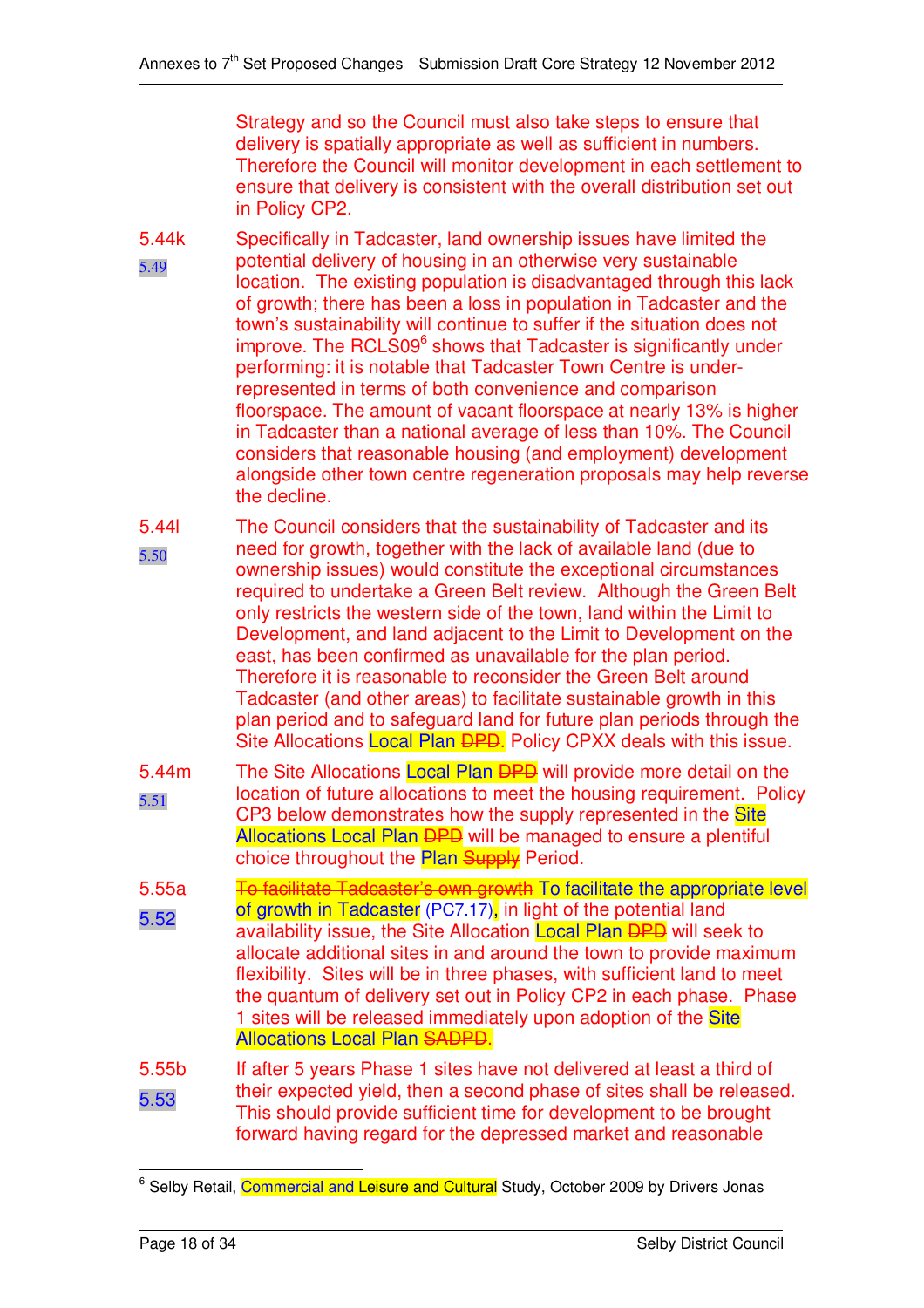development timescales.

- 5.55c 5.54 Should delivery still be frustrated after three years from release of Phase 2, (which is consistent with other monitoring and intervention policies), then it will be necessary to provide for the overall quantum of development elsewhere in the District. To do this, a third phase of sites will be identified in the settlement hierarchy. Phase 3 will only be released if Phase 1 and Phase 2 sites together have not delivered at least 50% of their expected combined yield after 3 years of the release of Phase 2. The Council may also assess options for the purchase of land and/or review its assets to facilitate the availability of sites. 5.55d In the event that land ownership problems continue and prevent
- delivery of Phase 1 and 2, then the Council will consider an early review of the Local Plan<sup>7</sup> in accordance with Para 153 of NPPF, and consider alternative delivery methods such as an Area Action Plan and/or Neighbourhood Plan, or other relevant approach.
- 5.55e 5.55 This multi-layered approach to ensuring delivery of the Core Strategy should ensure that each settlement succeeds in delivering its own housing need appropriate level of growth. **(PC6.51)**

#### [Original CP3 amended by PC6.51 (and incorporating other PCs as follows)]

**Policy CP3 Managing Housing Land Supply**

- **A The Council will ensure the provision of housing is broadly in line with the annual housing target and distribution under Policy CP2 by:**
	- **1. monitoring the delivery of housing across the District**
	- **2. identifying land supply issues which are causing or which may result in significant under-delivery of performance and/or which threaten the achievement of the Vision, Aims and Objectives of the Core Strategy**
	- **3. investigating necessary remedial action to tackle under-performance of housing delivery.**
- **B Under-performance is defined as:**
	- **1. Delivery which falls short of the quantum expected in the annual target over a continuous 3 year period; or**
	- **2. Situations in which the Where there is less than a 5 year housing land supply is less than the required Supply Period as defined by latest Government policy.**

<sup>7</sup> *The 'Local Plan' comprises the development plan documents adopted under the Planning and Compulsory Purchase Act 2004. It includes the Core Strategy and other planning policies which under the regulations would be considered to be development plan documents. The term includes old policies which have been saved under the 2004 Act.*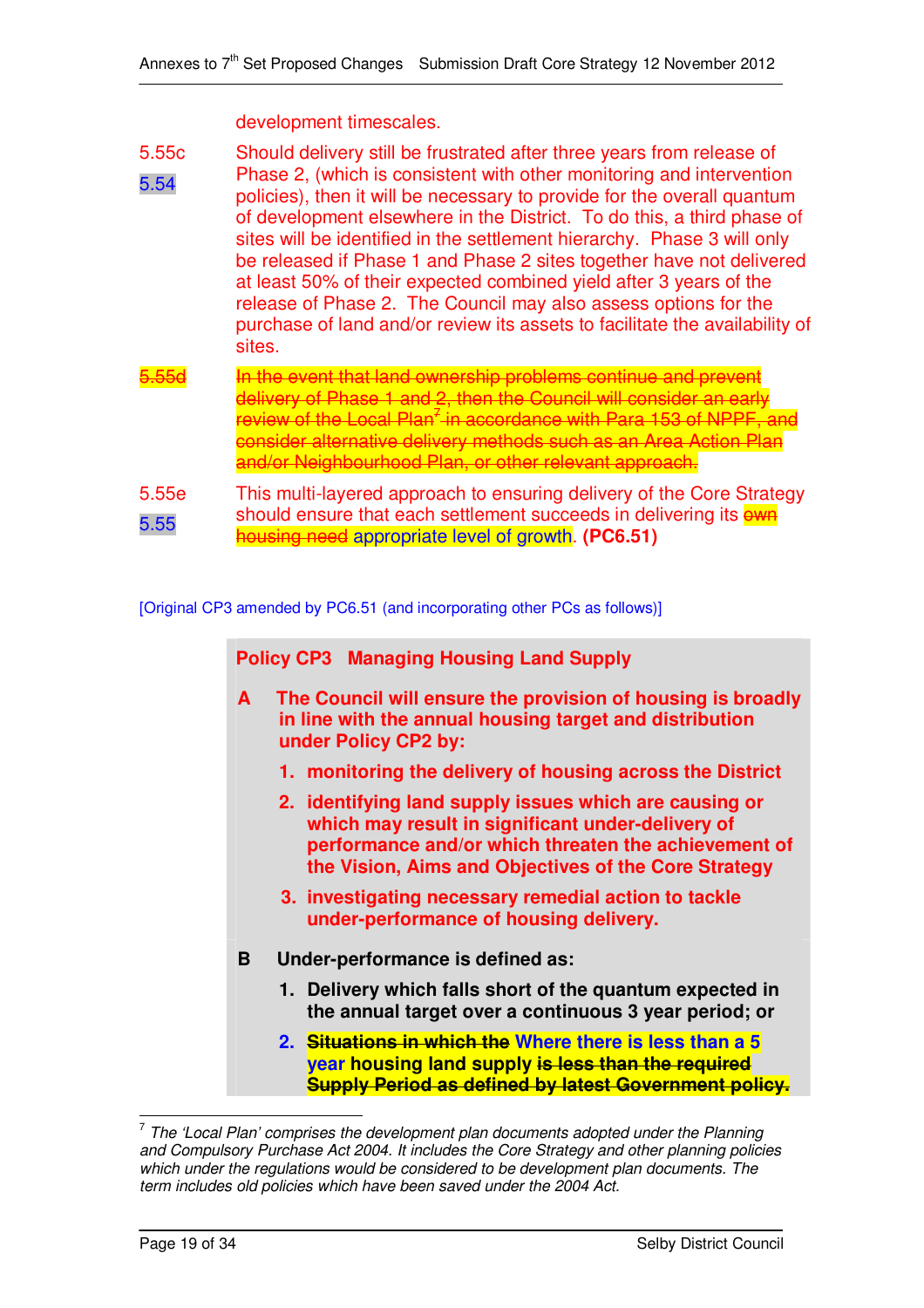- **C Remedial action is defined as investigating the underlying causes and identifying options to facilitate delivery of allocated sites in the Site Allocations DPD by (but not limited to):**
	- **1. arbitration, negotiation and facilitation between key players in the development industry; or**
	- **2. facilitating land assembly by assisting the finding of alternative sites for existing users; or**
	- **3. identifying possible methods of establishing funding to facilitate development; or**
	- **4. identifying opportunities for the use of statutory powers such as Compulsory Purchase Orders Identify opportunities for the Council to purchase and/or develop land in partnership with a developer. (PC6.51)**
- **CC. In Tadcaster, due to the potential land availability constraint on delivery, the Site Allocation DPD will allocate land to accommodate the quantum of development set out in Policy CP2 in three phases as follows:**

**Phase 1: the preferred sites in/on the edge of Tadcaster which may include Green Belt releases in accordance with Policy CPXX. Phase 1 will be released on adoption of the SADPD.**

**Phase 2: a second choice of preferred sites in/on the edge of Tadcaster which may include Green Belt releases in accordance with Policy CPXX. Phase 2 will only be released in the event that Phase 1 is not at least one third completed after 5 years following the release of Phase 1.**

**Phase 3: a range of sites in/on the edge of settlements in accordance with the hierarchy in Policy CP1 and which may include Green Belt releases in accordance with Policy CPXX. Phase 3 will only be released after 3 years following release of Phase 2 and only in the event that the combined delivery of Phase 1 and Phase 2 is less than 50% of the target yield (PC6.51)**

- **C/E In the event of a shortfall in the cumulative target (identified in Policy CP1) for the provision of housing on previously developed land being identified, or anticipated, the Council will take remedial action wherever opportunities can be identified to do so. (PC6.51)**
- **D In advance of the SADPD being adopted, those allocated sites identified in saved Policy H2 of the Selby District Local Plan will contribute to housing land supply.**

(PC5.37 incorporating PC4.9, PC4.10 and PC4.11)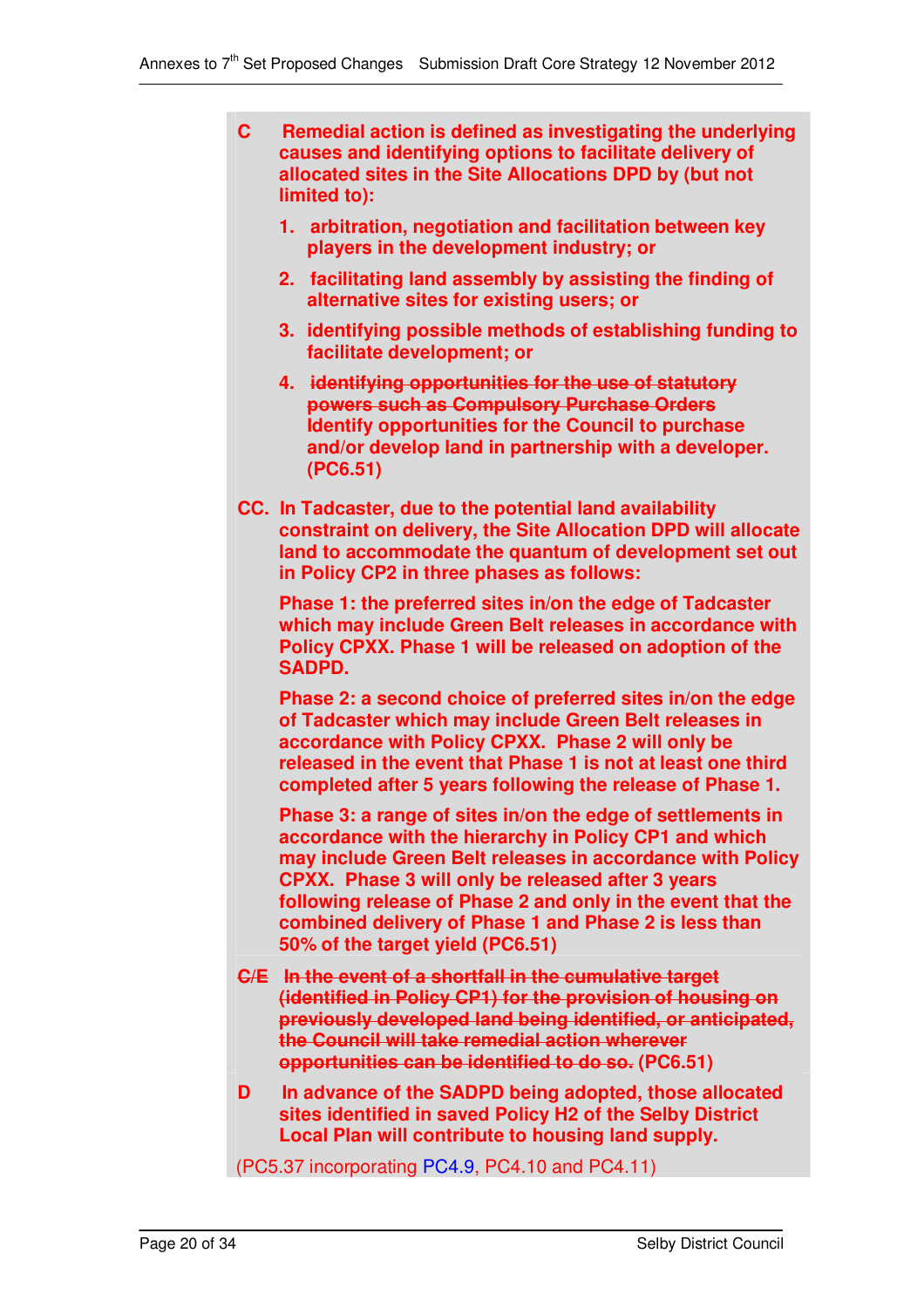# *Meeting the Previously Developed Land Target Indicator*

- 5.53 5.56 Previously developed land (PDL) is a resource whose availability cannot be manufactured – only facilitated. The rate at which previously developed land is being utilised will be monitored and the likelihood of the cumulative average percentage for PDL usage falling below the 40% target will be identified as early as possible. against an indicator of 40%. **(PC6.47)** Details of the PDL Trajectory are provided in Appendix 1.
- 5.54 In this event the Council will consider taking one or more of the following actions:
	- Facilitating land assembly by finding alternative sites for existing users or by compulsory purchase where no other alternative exists.
	- Restricting planning permissions on greenfield sites provided these are not required to meet overall housing delivery.
	- Reviewing the Allocations DPD with the specific aim of investigating further PDL sites. **(PC6.48)**
- 5.55 No action is required in the case of the previously developed land target being exceeded. **(PC6.49)**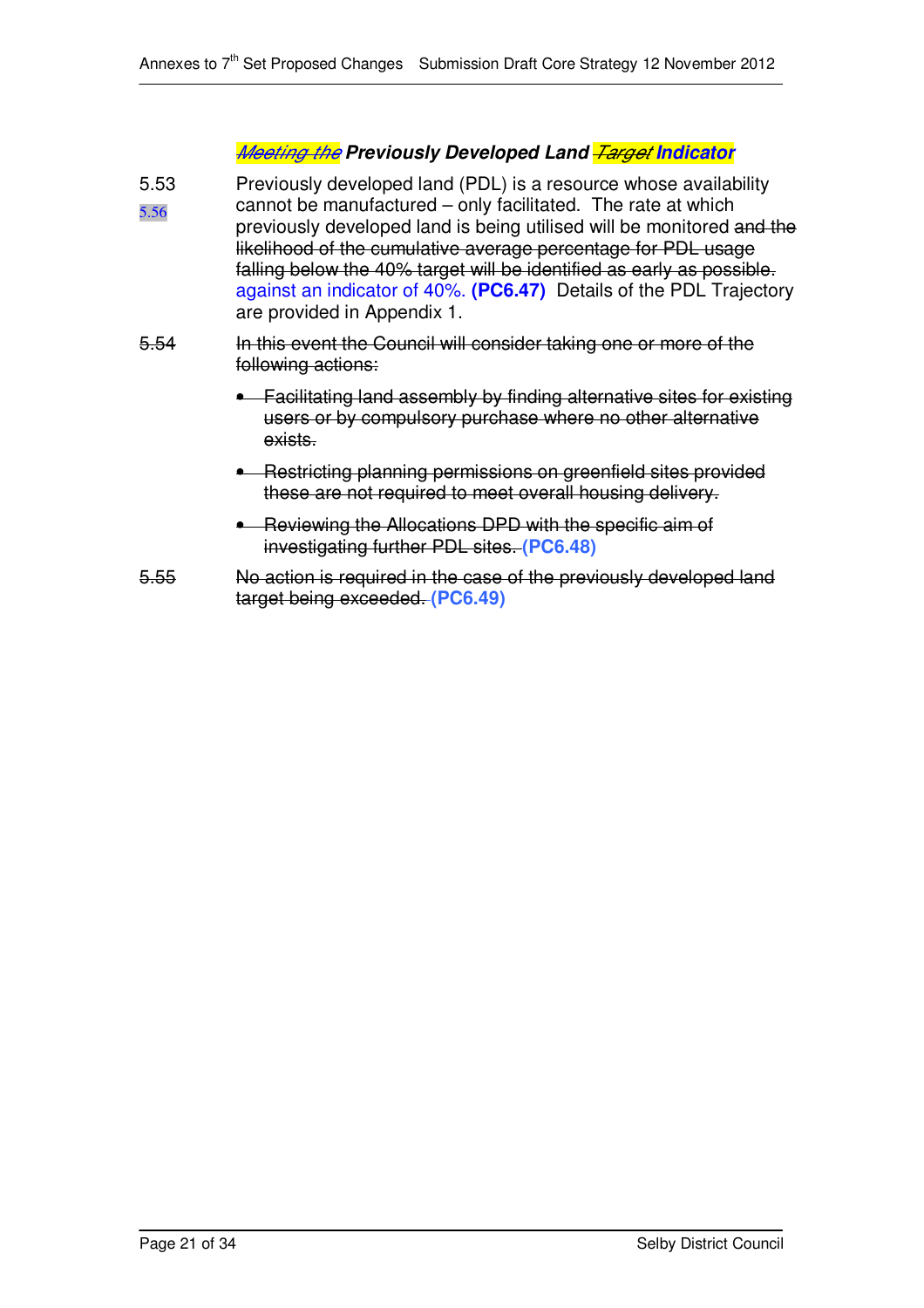### *Annex D continued*

### **New Appendix X Housing Delivery and Windfalls**

- 1. Policy CP2 sets out that the District housing requirement will be made up of both the existing planning permissions (at the base date), and new allocations (that will form the bulk of delivery) in the Site Allocations Local Plan.
- 2. Any windfalls which have been built in the intervening period between the adoption of the Core Strategy and Site Allocations Local Plan (anticipated to be adopted by 2015) are not part of the supply calculation in Policy CP2. These are simply considered as additional completions which are monitored through the Annual Monitoring Report (AMR) to measure annual delivery against the annual target and inform the actions in Policy CP3.
- 3. The Site Allocations Local Plan will allocate sufficient deliverable land (suitable, achievable and viable sites) to meet the District housing target. New allocations will be made for *at least* the net requirement of dwellings once the existing planning permissions from the 5-year supply at the time of the Site Allocations Local Plan have been taken into account.
- 4. Only those permissions known at the time of determining allocations will be counted towards the 'planned-for' development to meet the 450 dpa target. Any further planning permissions after the base date will be counted as additional contributions (unknown windfalls) to housing supply on top of the 450 dpa requirement. There will not be a readjustment to the base line through the remaining plan period, thus, all planning permissions that are not identified at the Site Allocations Local Plan base date and are not on new allocated sites will be classed as "unknown windfall" on top of the 450 dpa.
- 5. It is difficult to guarantee at this stage, the precise sources of the 450 dpa annual target throughout the plan period, until the actual delivery is checked through annual monitoring. Once the allocations are known at the Site Allocations Local Plan stage, the implementation strategy can be more clearly established. However, it is expected that, as outlined above, the early delivery of housing (2011-2015) will be through the existing 5-year housing land supply (based date 2011); from outstanding, deliverable permissions and existing Phase 2 Allocations from the saved SDLP and a substantial contribution to supply will be provided by the Strategic Development Site at Olympia Park.
- 6. From 2015 (the anticipated adoption of the Site Allocations Local Plan), the contributions from the Strategic Development Site and new allocations will increasingly become the main source of delivery.
- 7. 'Known windfalls' will, and 'unknown windfalls' may contribute to the delivery of the housing target of 450 dpa in some years until the new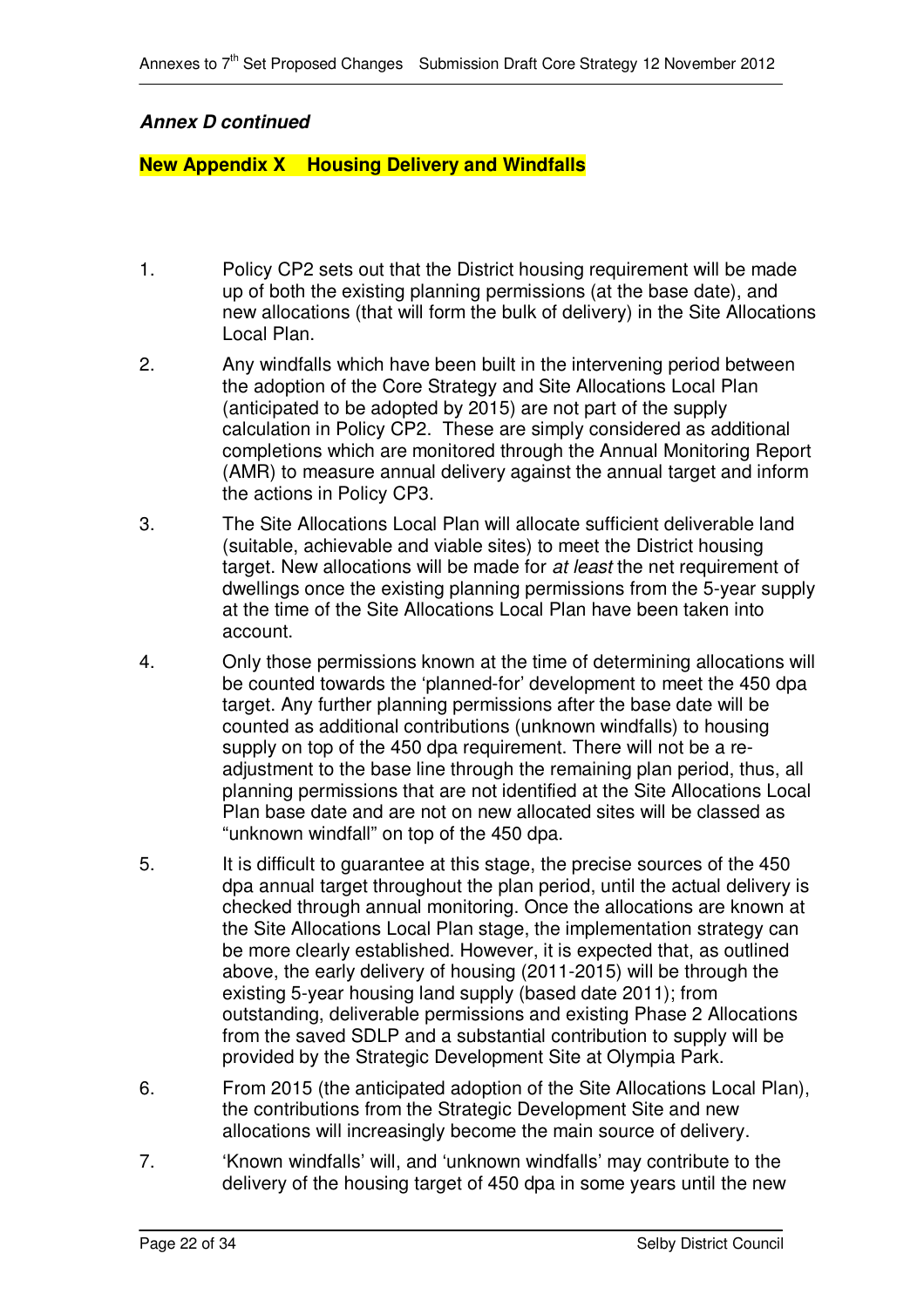allocations in the Site Allocations Local Plan begin delivering homes. From that time (after 2015), the delivery from 'known windfalls' will gradually diminish as those sites are built out and delivery from new allocations will form the full source of supply to meet the 450 dpa target over the remaining plan period. The 'unknown windfalls' will continue to contribute towards overall housing supply on top of the 450 dpa target. Only if delivery from the allocated sites falls below the 450 dpa target will the 'unknown windfalls' contribute to meeting a shortfall rather than providing an additional amount. However, this scenario is highly unlikely to prevail because the Site Allocations Local Plan will only allocate genuinely deliverable sites and Policy CP3 contains the mechanisms to respond to delivery under-performance picked up through annual monitoring. Therefore, the 450dpa target will be achieved, and with significant windfall on top of that target when viewed across the life of the Core Strategy rather than looking at each year in isolation.

## *Windfall Data*

- 8. The Core Strategy assumes that 'unknown windfalls' in the order of 105-170 dwellings per year will contribute to housing delivery on top of the 450 dpa target. This is based on the following assessment:
- 9. In line with Para 48 of NPPF, any allowance should be realistic (not include residential gardens) having regard to:
	- (i) historic windfall delivery rates
	- (ii) the Strategic Housing Land Availability Assessment
	- (iii) expected future trends

i) historic windfall delivery rates

10. The table below provides windfall data for the past 7 years and shows that historically the annual windfall delivery rates have contributed significantly to the overall housing delivery but have fluctuated year on year.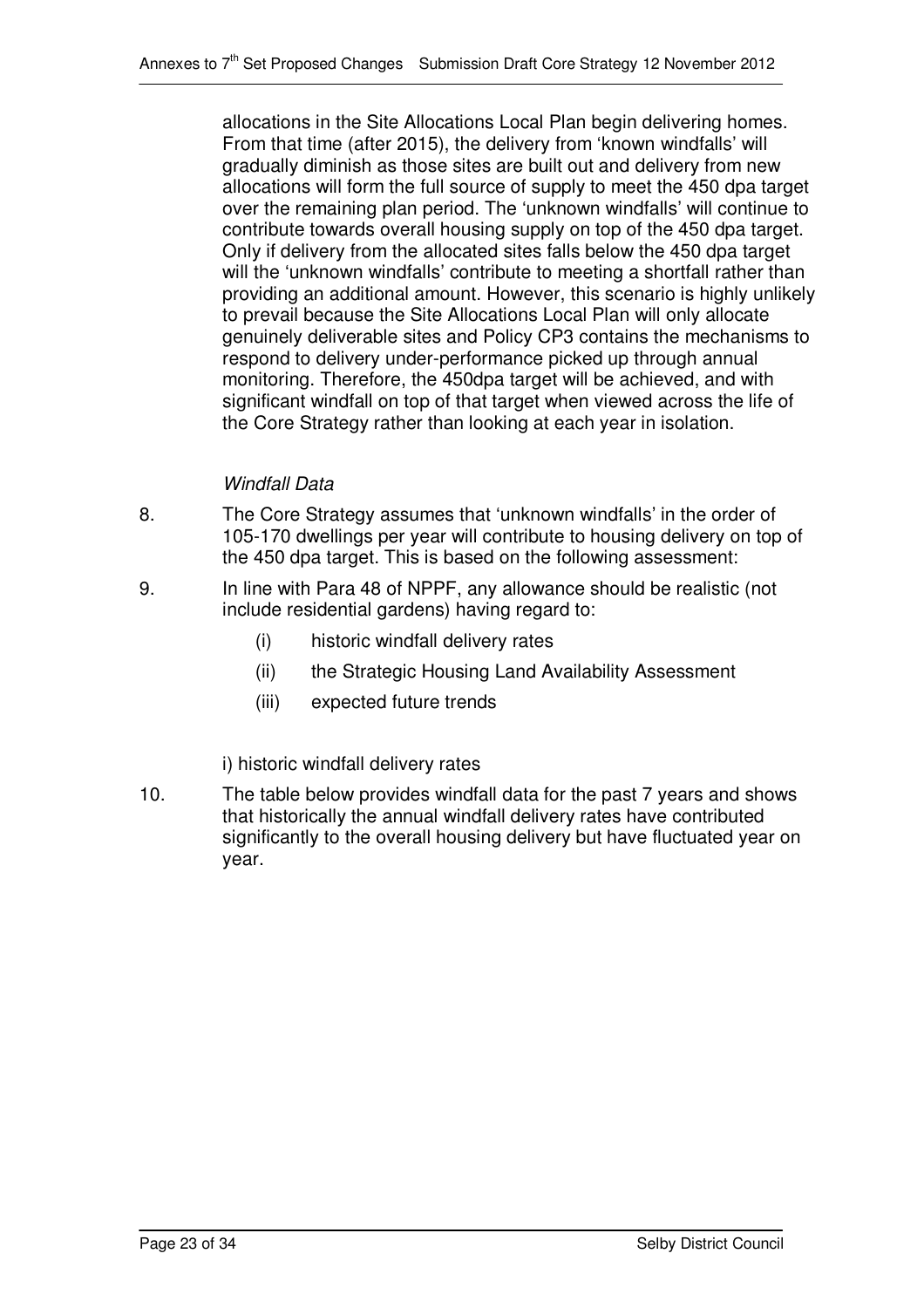| <b>Table 1 District Wide</b> |  |
|------------------------------|--|
|------------------------------|--|

|                             |                          |                                   |                                        |                                                 | Figures for all non-<br>allocated sites<br>(includes GF and<br>PDL) |                           |                                          |                                   | <b>Figures for only</b><br>those non-<br>allocated sites<br>which are also PDL |  |
|-----------------------------|--------------------------|-----------------------------------|----------------------------------------|-------------------------------------------------|---------------------------------------------------------------------|---------------------------|------------------------------------------|-----------------------------------|--------------------------------------------------------------------------------|--|
|                             | $\mathbf{1}$             | $\overline{c}$                    | 3                                      | $\overline{4}$                                  | 5                                                                   | 6                         | $\overline{7}$                           | 8                                 | $\boldsymbol{9}$                                                               |  |
| Period                      | <b>Completions total</b> | Completions on<br>allocated sites | On allocated sites<br>% of completions | Completions on all<br>other sites<br>(windfall) | % of Completions<br>on all other sites<br>(windfall)                | All completions on<br>PDL | completions on<br>% of all<br><b>PDL</b> | Of windfalls, how<br>many on PDL* | completions on<br>% of windfall<br>PDL                                         |  |
| 2010-11                     | 366                      | 155                               | 42.3                                   | 211                                             | 57.7                                                                | 181                       | 49.5                                     | 174                               | 82.5                                                                           |  |
| 2009-10                     | 270                      | 107                               | 39.6                                   | 163                                             | 60.4                                                                | 125                       | 46.3                                     | 117                               | 71.8                                                                           |  |
| 2008-09                     | 222                      | 59                                | 26.6                                   | 163                                             | 73.1                                                                | 154                       | 69.4                                     | 146                               | 89.6                                                                           |  |
| 2007-08                     | 583                      | 240                               | 41.2                                   | 343                                             | 58.8                                                                | 299                       | 51.3                                     | 271                               | 79.0                                                                           |  |
| 2006-07                     | 874                      | 187                               | 21.4                                   | 687                                             | 78.6                                                                | 585                       | 66.9                                     | 585                               | 85.2                                                                           |  |
| 2005-06                     | 633                      | 53                                | 8.4                                    | 580                                             | 91.6                                                                | 473                       | 74.7                                     | 473                               | 81.6                                                                           |  |
| 2004-05                     | 469                      | 167                               | 35.6                                   | 302                                             | 64.4                                                                | 242                       | 51.6                                     | 242                               | 80.1                                                                           |  |
| <b>TOTAL</b><br>2005-2010   | 3417                     | 968                               | $\blacksquare$                         | 2449                                            |                                                                     | 2059                      | -                                        | 2008                              |                                                                                |  |
| <b>Average</b><br>2005-2010 | 488                      | 138                               | 30.7%                                  | 350                                             | 69.2%                                                               | 294                       | 58.5                                     | 286.9                             | 81.4%                                                                          |  |

\*column 8 includes garden land. Prior to 2010 was defined as PDL but should now be excluded as classed as Greenfield.

- 11. Column 8 shows the windfalls built dwellings on non-allocated, Previously Developed Land. The highest level was at the height of the economic boom in 2006/07, at 585 dwellings and the lowest during the recession in 2009/10 was 117 dwellings. The average over the past 7 years is a higher figure of 287 dwellings which takes into account two very high years 2006/07 and 2007/08. The average of the 5 years not including these two peaks is 190 dpa.
- 12. The distribution of windfall development (all non-allocated sites i.e. on Greenfield and PDL) from the various elements of the settlement hierarchy was debated orally at the April 2012 EIP. Further interrogation of the data (a breakdown of the historic data for completions for the years 2004 – 2011) to identify patterns across the settlement hierarchy reveals the following (in Table 2):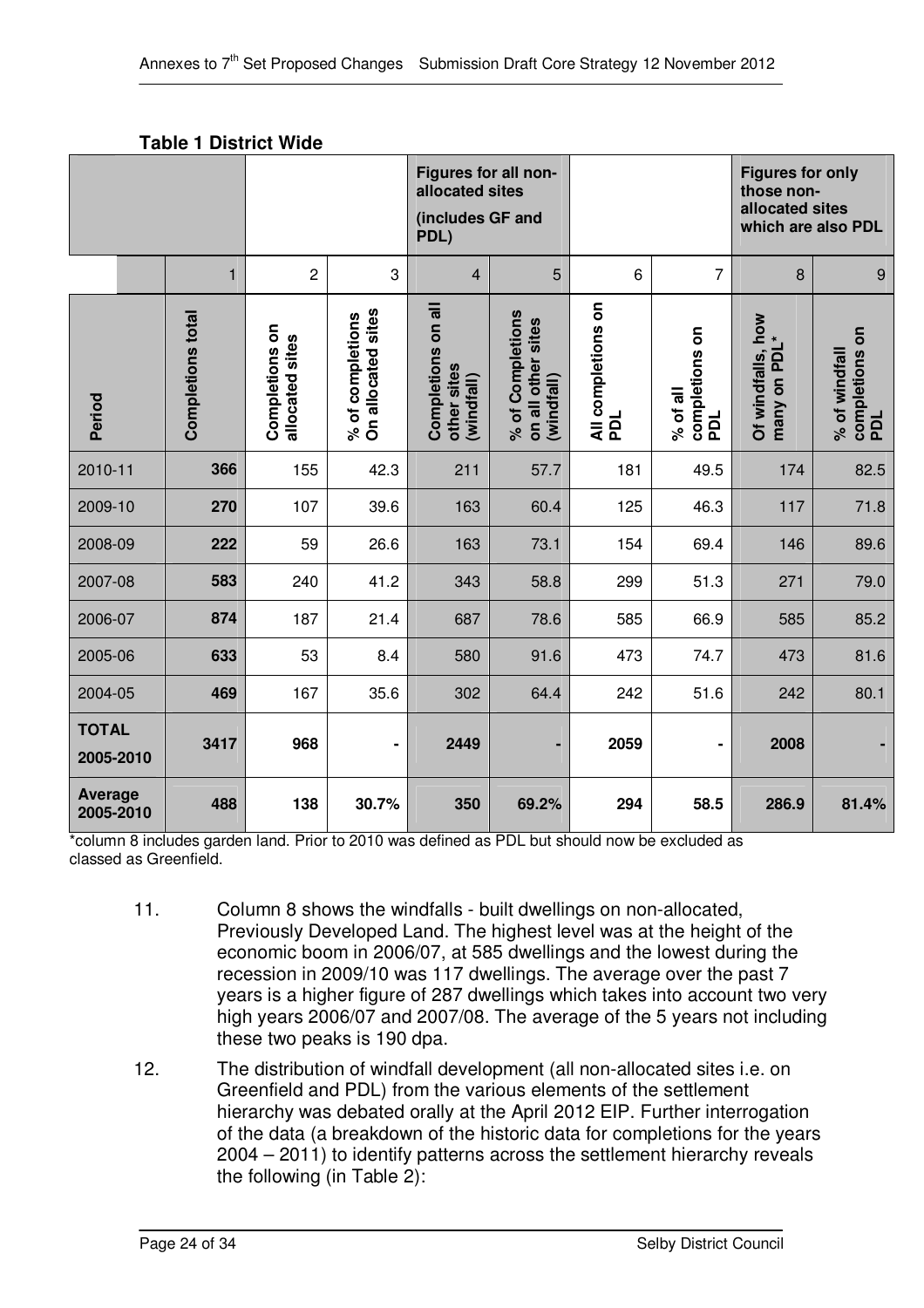| (Rounded)   | Total<br>over<br>years | Proportion<br>$\%$ | 3 main<br>towns<br>combined<br>% | 3 towns<br>and<br><b>DSVs</b><br>combined<br>% | 7 year<br>average<br><b>DWELLINGS</b><br><b>PER YEAR</b> | dpa |
|-------------|------------------------|--------------------|----------------------------------|------------------------------------------------|----------------------------------------------------------|-----|
| Selby       | 670                    | 27                 |                                  |                                                | 98                                                       |     |
| Sherburn    | 122                    | 5                  | 37                               | 78                                             | 17                                                       | 132 |
| Tadcaster   | 122                    | 5                  |                                  |                                                | 17                                                       |     |
| <b>DSVs</b> | 1015                   | 41                 | 41                               |                                                | 145                                                      | 145 |
| <b>SVs</b>  | 545                    | 22                 | 22                               | 22                                             | 78                                                       | 78  |
| Total       | $2474^{8}$             |                    |                                  |                                                | $355^9$                                                  |     |

### **Table 2 Settlement Hierarchy**

- 13. Note that these are for the 7 year average, which is different to the approach used District wide because it is not appropriate to use the lowest figures in this context as some are zero.
- 14. The table shows that the main towns and Designated Service Villages (DSVs) made the biggest contribution to windfalls at 277 dwellings, although Secondary Villages (SVs) have made an annual contribution of more than 70 dwellings. The ratio between the 3 main towns and DSVs compared to SVs is approximately 80:20.

(ii) the Strategic Housing Land Availability Assessment (SHLAA)

- 15. A SHLAA does not provide a list of future sites for development. It is a database of a pool of sites identified which may be suitable, available and deliverable for housing development without any indication of whether it is acceptable in policy terms (i.e. what *could* be developed not *should* be developed).
- 16. The Selby District SHLAA 2011 has a site size threshold and therefore does not include sites of less than 0.4 hectares. As such, it would not identify small windfall sites. Further, the SHLAA cannot be used to identify larger sites (of 0.4 ha or more) which might come forward as windfalls because such sites in the SHLAA, identified as appropriate for development would be allocated as part of the Site Allocations Local Plan. In addition, the SHLAA does not necessarily capture potential redevelopment opportunities on current operational sites which may come forward during the Plan period.
- 17. This represents the limitations of the SHLAA in predicting the number of windfalls coming forward across the District. However the SHLAA does provide a cross-check on opportunities which might be available on

 $^8$  The 2474 dw in Table 2 approximates to the 2449 dw in Column 4 of Table 1. The difference is due to a slight variation in the way the figures have been extracted.

<sup>&</sup>lt;sup>9</sup> The 355 dw in Table 2 approximates to the 350 dw in Column 4 of Table 1 i.e. both GF and PDL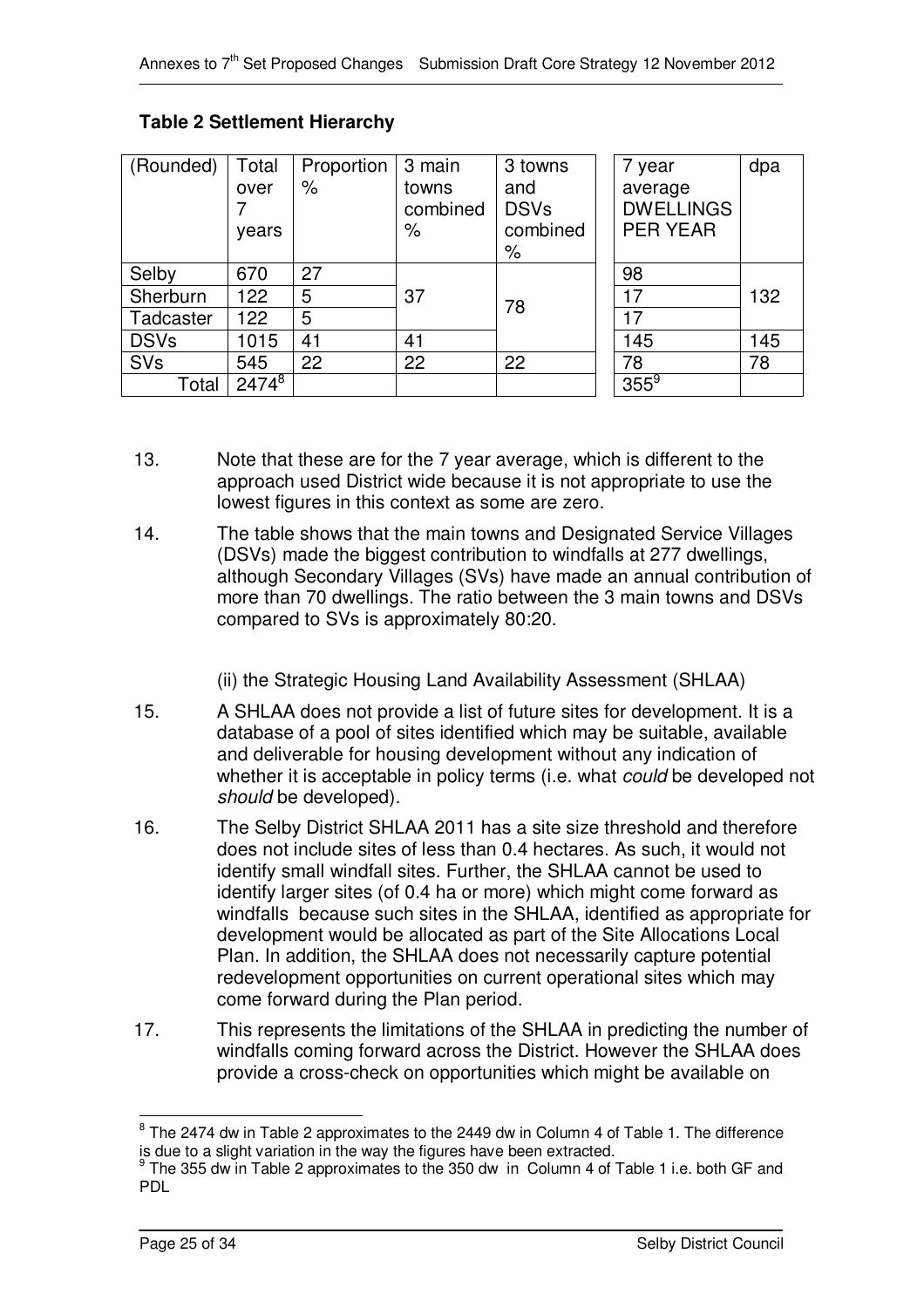windfall sites in Secondary Villages that have been submitted through the call-for-sites (but would not be allocated under Policy CP2).

- 18. The SHLAA data shows that for the 15 year period, the potential yield for all sites in Secondary Villages is about 4100 dwellings (273 dwellings per annum), which includes identified sites in or adjacent to the Development Limits and on green field and Previously Developed Land (this may include some garden land as this is not identified separately as yet in the database).
- 19. However this is not a realistic estimate (not a 'reliable source of supply') because land outside Development Limits would not accord with Policy CP1A (see also (iii) below). So that, of the 4100 dwelling capacity overall, only land for about 147 dwellings (approximately 10 dpa over the next 15 years) actually falls within Development Limits.
- 20. This SHLAA data provides a broad indication of the capacity/yield in Secondary Villages based on 35 dwellings per hectare. The actual amount that could come forward may be more than this if additional sites are identified although it should be noted that, because Policy CP1A only supports small scale development in Secondary Villages the actual contribution from this source (sites over 0.4 ha) might be limited (once subject to policy considerations).
- 21. Contributions from other small sites which are not captured by the SHLAA site size threshold, for example from the frontage infill and farmsteads source – see paragraph 26 below, would be likely to provide the main source of supply in Secondary Villages, alongside PDL redevelopment.
	- (iii) expected future trends
- 22. To understand future trends this must be related what might be expected to come forward in the light of Local Plan policy and the economy.
- 23. Policies in the Core Strategy set the framework for promoting new development in the District over the Plan period. Policy CP2 provides that allocations will be made in the three main towns and the Designated Service Villages and that no allocations will be made in the Secondary Villages. However, growth and vitality in these smaller, rural villages will be supported through opportunities on non-allocated sites in appropriate circumstances.
- 24. The scope for new development in all settlements is set out in Policy CP1A. This provides a basis for estimating future opportunities for windfall (see SHLAA at (ii) above) across the District.
- 25. Further more detailed evidence was provided at the EIP (in Written Statement No. 6, September 2011) regarding the potential quantity of new dwellings on infill frontage development and redevelopment of farmsteads in Secondary Villages under Policy CP1A.
- 26. This indicates that the additional contribution from infill, frontage development in all Secondary Villages might be up to about 60 dwellings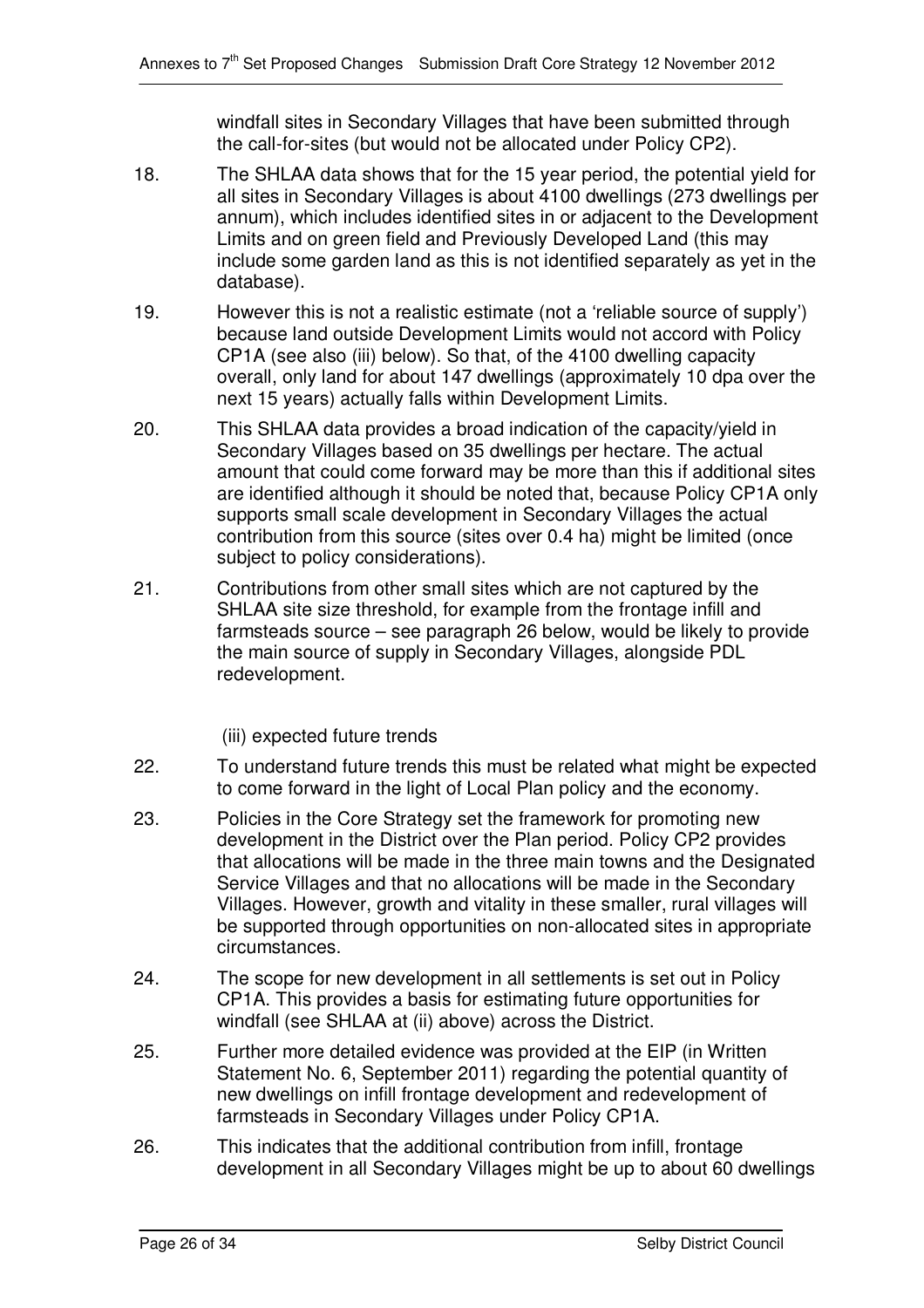in total over the Plan period. A further contribution from the redevelopment of farmsteads could be about 500 dwellings over the Plan period (the maximum if all known farmsteads within these villages were redeveloped).

### *Windfall Evidence Conclusion*

- 27. The NPPF suggests that the potential windfall contribution may be derived from the various elements outlined above in (i), (ii) and (iii). The evidence must be considered as a whole and balanced to provide a figure which is considered to be a reliable future source of supply.
- 28. Taken together therefore, based on the information available on past windfalls (quantity and distribution) and potential for future opportunities under the new policy framework, it is reasonable to predict that in the future windfalls will be delivered at an annual rate of between approximately 105 dpa and 170 dpa.
- 29. This is based on the lowest historic delivery of 117 dpa and the 5 year average of 190 dpa excluding the two high peaks and discounting 10% for garden land<sup>10</sup>. The Council considers that using 105 dpa as the minimum figure, is conservative but represents a level which is realistically what might be expected to be achieved and likely to be a reliable source of supply in the future. The reference to a range in the reasoned justification highlights the uncertainty in defining a precise figure.
- 30. Consideration was given to using the average over the past 7 years but the resultant, much higher figure of 287 dwellings (or about 240 dw excluding 10% for garden land) over-states what is expected to realistically come forward on windfalls in the future within the context of the new positively planned framework for the District which aims to allocate land to meet needs and not rely (as in the past) on the windfalls propping up the housing land supply. This higher figure could not be reasonably quantified / evidence based to justify as a reliable source of supply
- 31. Windfalls are not to be relied upon to deliver the 450 dpa housing requirement which is based on objectively assessed needs. Instead flexibility is provided (to meet the NPPF requirement to significantly boost housing supply) by referring in the Core Strategy to 450 dpa being provided on planned-for sites (already committed and new allocations in the Site Allocations Local Plan) and that a minimum of about 105 dwellings per year are expected to be provided in addition on windfall sites. (See above for delivery scenarios).

<sup>&</sup>lt;sup>10</sup> Note: The data set covers the years 2004 to 2011. The definition of garden land changed from PDL to green field in 2010. Previous work (see Written Statement No.6, September 2011 EIP) shows that in the District garden land accounted for 10% of completions. As such this figure should be discounted by this proportion to reflect NPPF which says windfall estimates must exclude garden land.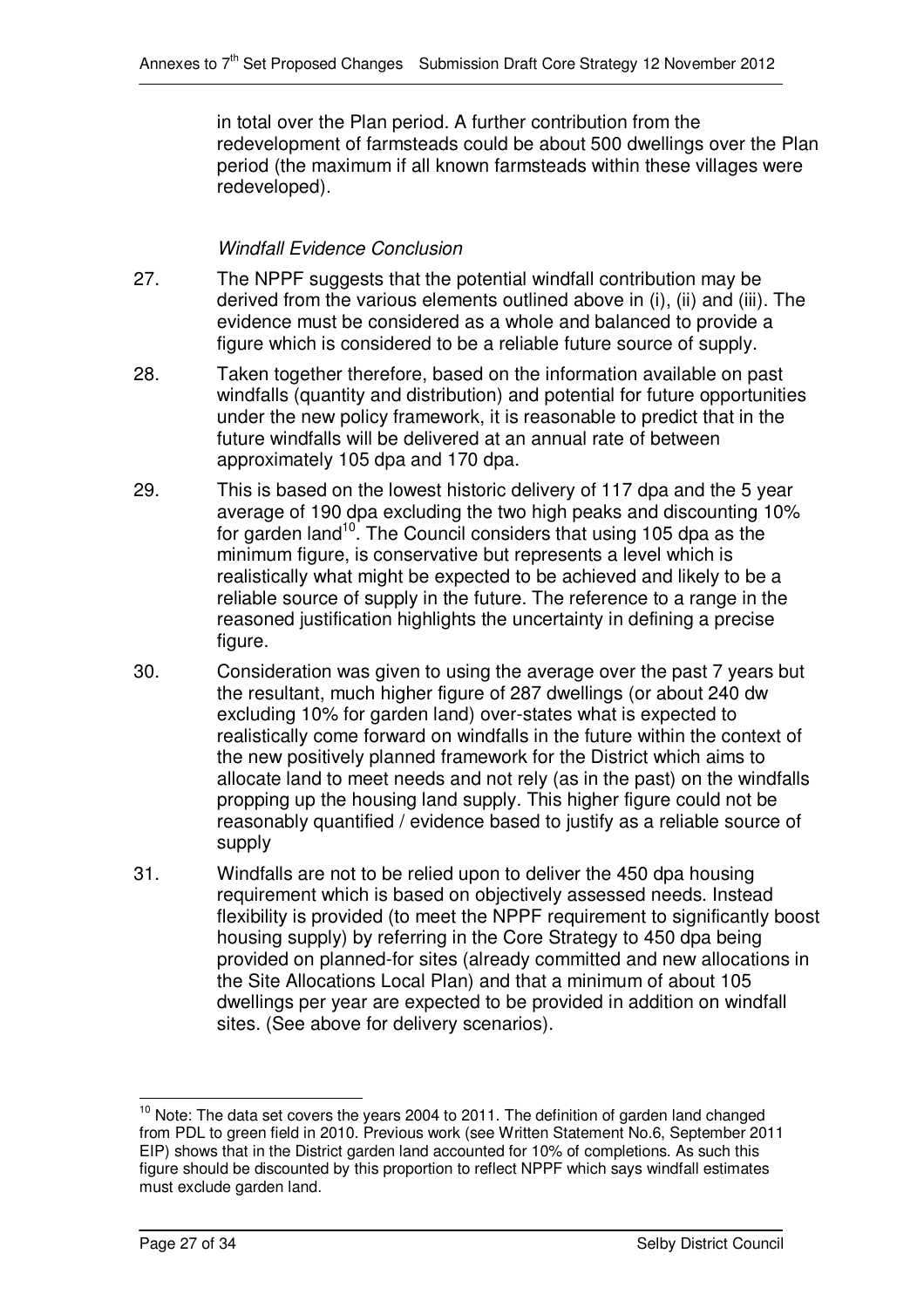### **ANNEX E - Proposed revised text and Policy CP6 post-September 2012 EIP**

- 5.98 The following policy applies to all settlements recognised as rural villages i.e. those with less than 3000 population**. (PC6.56)**
- 5.98 The following policy applies to the Designated Service Villages and the Secondary Villages.

**Policy CP6 Rural Housing Exceptions Sites**

**In settlements with less than 3,000 population (PC6.57) In the Designated Service Villages and the Secondary Villages, planning permission will be granted for small scale 'rural affordable housing' as an exception to normal planning policy where schemes are restricted to affordable housing only and provided all of the following criteria are met:**

- **i) The site is within or adjoining Development Limits in the case of Secondary Villages, and adjoining development limits in the case of Designated Service Villages (PC3.10);**
- **ii) A local need has been identified by a local housing needs survey (PC6.58), the nature of which is met by the proposed development; and**
- **iii) The development is sympathetic to the form and character and landscape setting of the village and in accordance with normal development management criteria.**

**An appropriate agreement will be secured, at the time of the granting of planning permission to secure the long-term future of the affordable housing in perpetuity.**

**Small numbers of market homes may be allowed on Rural Exception sites at the local authority's discretion, for example where essential to enable the delivery of affordable units without grant funding in accordance with the NPPF. Future Local Plan documents will consider introducing a detailed policy and / or specific allocations for such sites.**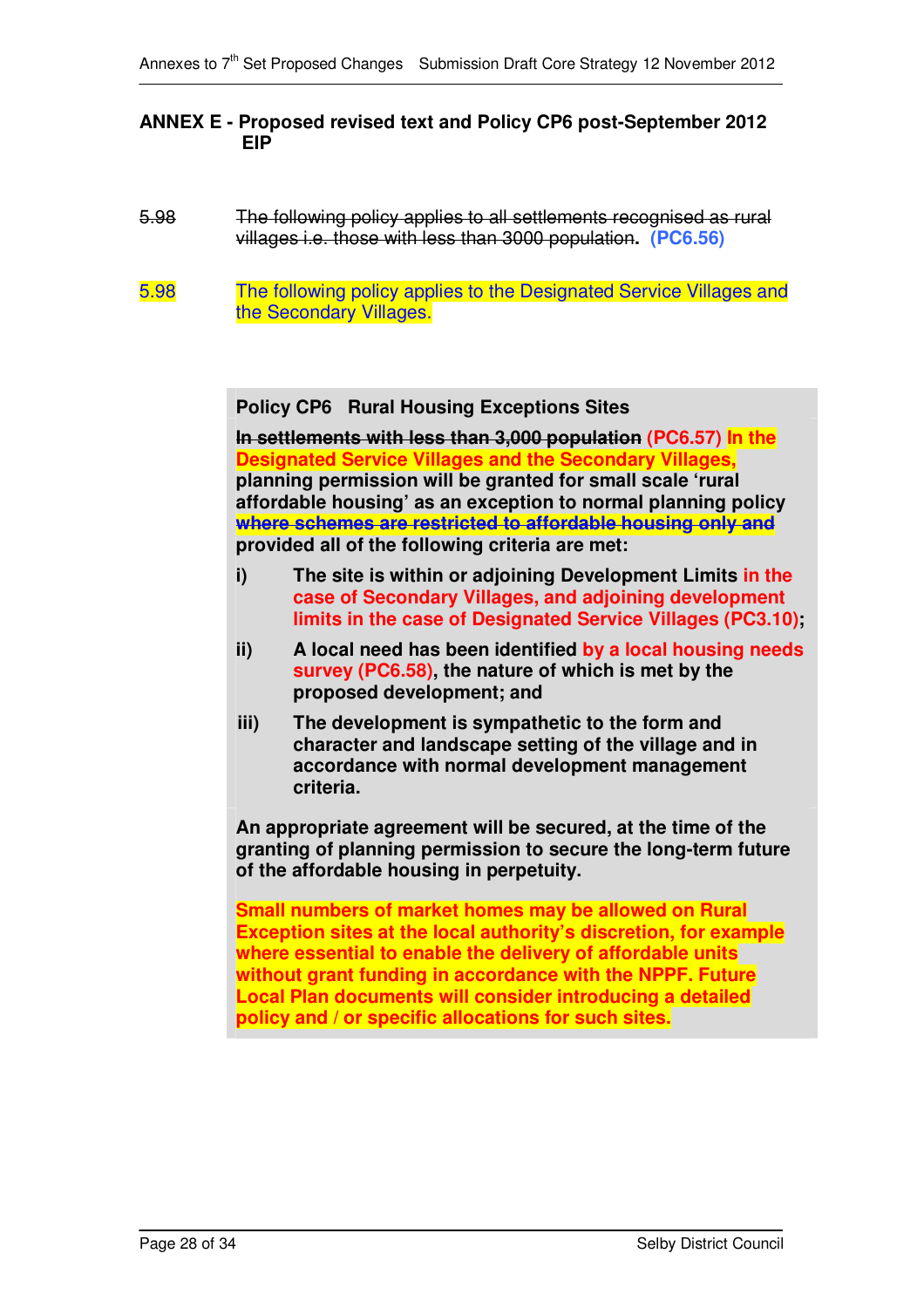### **ANNEX F Proposed revised Policy CP9 & Text post-September 2012 EIP**

### *Rural Areas and Rural Diversification [moved]*

6.25a moved While most employment opportunities are concentrated in the three towns, the rural nature of Selby District also gives rise to a scattered distribution of settlements and associated employment opportunities. **(PC6.71)**

6.25b moved While it is important that economic growth is concentrated on Selby and the Local Service Centres, it is also important that sustainable opportunities are provided in rural locations to maintain the viability of rural communities and to reduce the need to travel. This could include the redevelopment of existing businesses, the redevelopment or re-use of **rural** buildings in rural areas for suitable employment purposes, the development of appropriately designed new buildings, as well as farm diversification activities. Proposals for appropriate forms of recreation and tourism activity will also be encouraged. **(PC6.72)**

- 6.23 Outside Selby and the Local Service Centres, a continuing need for sustainable local employment opportunities in rural communities areas has been identified. Rural areas are those areas outside of the three towns, which encompass both the open countryside and the rural settlements within it.
- 6.24 Eggborough is a relatively attractive employment location in view of its close proximity to Junction 34 of the M62 and a number of local and international businesses are already established there. Additional sites for employment growth may be identified through a Site Allocations DPD.
- 6.25 In the longer term the accommodation of specific research and development uses along the A19 corridor, north of Selby, may be appropriate if there is a proven need.

*Other Employment Activities*

- 6.26 The energy sector will continue to be important to the economy of the District. Drax and Eggborough Power Stations are both major employers which contribute to national energy infrastructure as well as the local economy. They also have the potential for future development of renewable and low carbon energy, and Drax is pioneering co-firing technologies and energy generation from biomass. Both locations have the advantage of a direct connection to the National Grid. It is recognised that there is a need for further investment in energy infrastructure in line with PPS4 as a prominent contributor to economic prosperity. Supporting the energy sector will assist in reinvigorating, expanding, and modernising the District's economy.
- 6.27 While electricity generation from wind turbines is potentially controversial in view of the open nature of the landscape and impact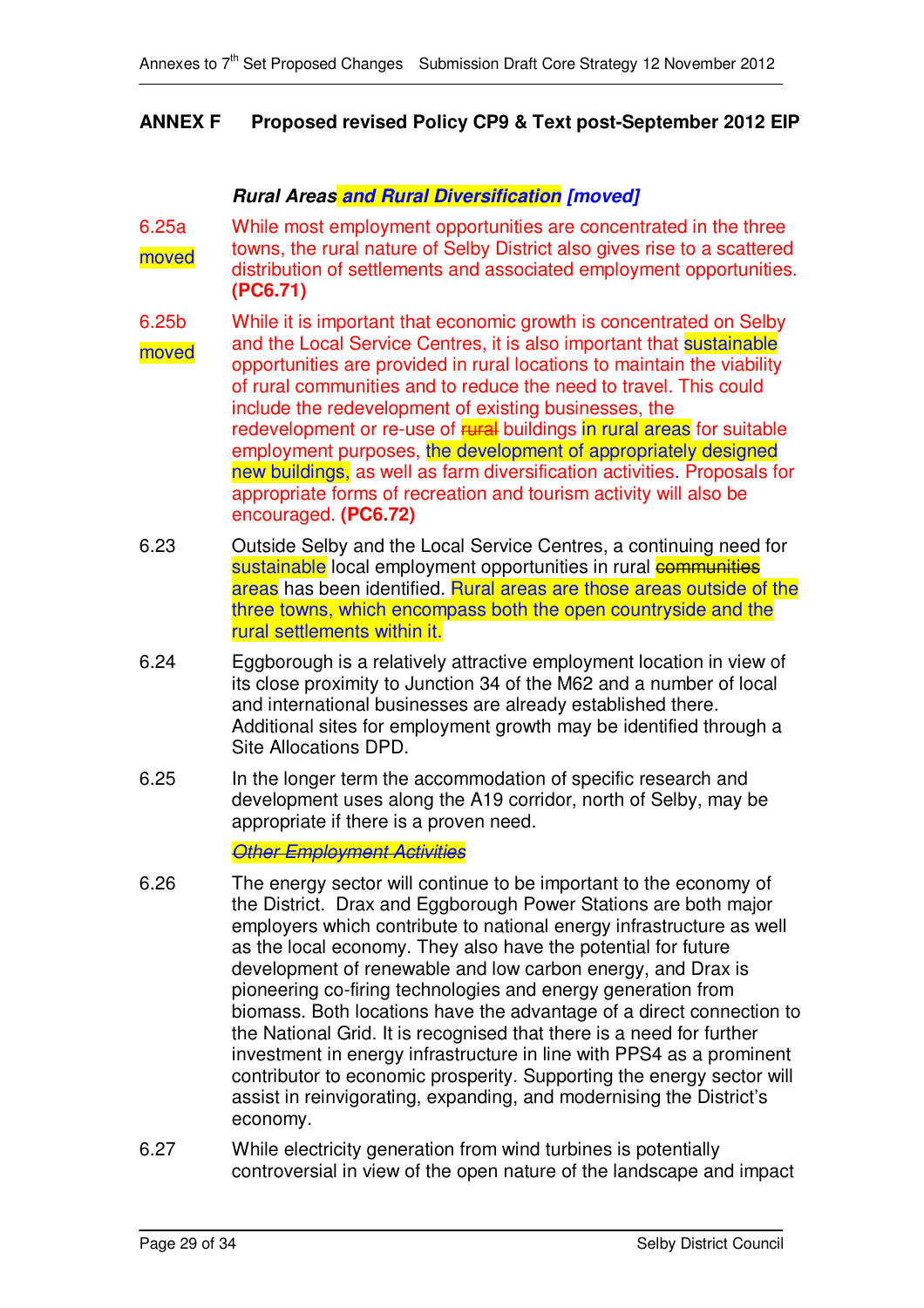on existing communities, there are opportunities for a wide range of appropriately designed and sited renewable energy technologies. A recent BIS Market Intelligence report<sup>11</sup> highlighted that the shift to a low carbon economy will bring huge business opportunities. Local businesses are increasingly becoming associated with the low carbon sector including both renewable energy production as well as training and skills. Given the high employment dependency on manufacturing and energy sector jobs, Selby District potentially has an appropriately skilled workforce in these sectors. There is therefore an opportunity to promote further growth of the low carbon sector and build on the success of recent developments.

- 6.28 The Council also supports the reuse of **buildings at** the former Gascoigne Wood mine, provided this is directly linked to the use of the existing rail infrastructure that exists at the site. Furthermore, support exists for the re-use of former employment sites, commercial premises and institutional sites (outside Development Limits) for employment uses, provided they are compatible with the countryside location.
- 6.29 Former mine sites at Whitemoor and Riccall, which already have the benefit of planning consent, are acknowledged locations for meeting the needs of existing indigenous employment. The remaining two former mine sites at Stillingfleet and Wistow are more remote and are not considered suitable for re-use for large scale or intensive economic activities. (Part of the former North Selby mine site also falls within the administrative boundary of the District although the majority of the site, including the remaining buildings, is within the City of York Council area). (PC1.34).
- 6.30 It will be necessary for any re-use of these former mine sites to consider and remediate any mining legacy issues that may be present to ensure that no public safety issues arise from their beneficial re-use.
- 6.31 The Council recognises that the limited extent of many homeworking situations allow them to be operated as permitted development. However, of those that require planning permission, support will be given to proposals that are supported by evidence that the scale and nature of the activity does not compromise wider sustainable development objectives. Further guidance will be provided through a future Development Management DPD.
- 6.31a Employment development outside the Designated Service Villages will be carefully assessed against development management, environmental and highways criteria, to ensure proposals are sustainable and with considerable weight is attached to safeguarding the character of the area and minimising the impact on existing communities. Proposals within Green Belt will need to comply with national Green Belt policy and Policy CPXX **(PC6.73)**

<sup>&</sup>lt;sup>11</sup> Department for Business and Skills, 'Low Carbon and Environmental Goods and Services: an industry analysis Update for 2008/09' Innovas Solutions Ltd, March 2010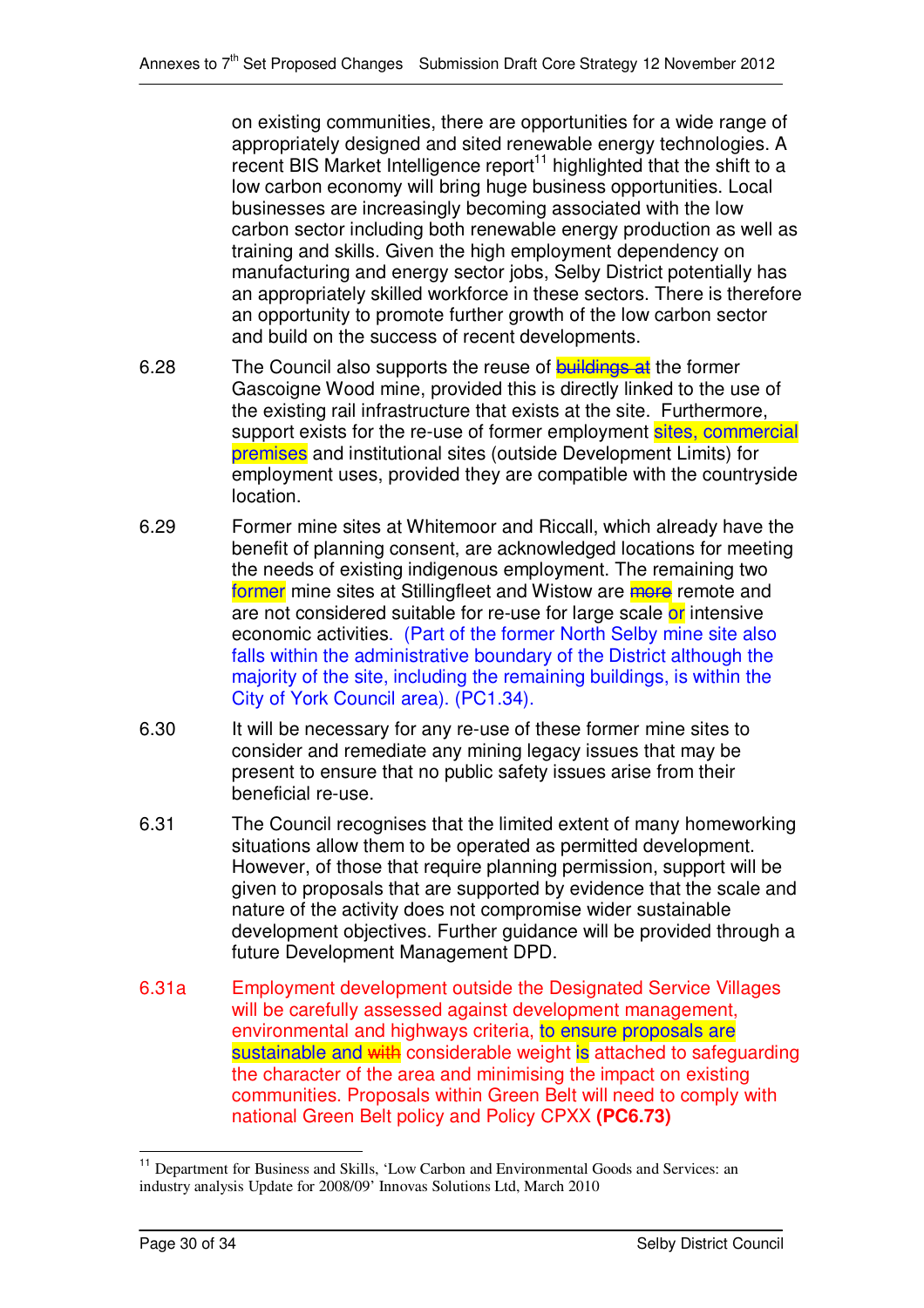**Policy CP9 Scale and Distribution of Economic Growth**

**Support will be given to developing and revitalising the local economy in all areas by:**

## **A. Scale and Distribution**

- **1. Providing for an additional 37 – 52 ha of employment land across the District in the period up to 2026 2027 (PC5.42),**
- **2. Within this total, providing for including 23 ha of employment land as part of a mixed strategic housing / employment expansion the Olympia Park mixed strategic housing/employment site (PC1.35) to the east of Selby to meet the needs of both incoming and existing employment uses.**
- **3. The precise scale and location of smaller sites in Selby, Tadcaster, Sherburn in Elmet and rural areas will be informed by an up-to-date Employment Land Availability Assessment and determined through a Site Allocation DPD Local Plan.**
- **4. Giving priority to higher value business, professional and financial services and other growth sector jobs, particularly in Selby Town Centre and in high quality environments close to Selby by-pass.**
- **5. Encouraging re-use of premises and intensification of employment sites to accommodate finance and insurance sector businesses and Encouraging high value knowledge based activities in Tadcaster.**

## **B. Strategic Development Management**

- **1. Supporting the more efficient use of existing employment sites and premises within defined Development Limits through modernisation of existing premises, expansion, redevelopment, re-use, and intensification.**
- **2. Safeguarding existing Established Employment Areas (PC3.11) and allocated employment sites unless it can be demonstrated that there is no reasonable prospect of a site being used for that purpose.**
- **vi) Encouraging rural diversification in line with Policy CP10.**
- **3. Promoting opportunities relating to recreation and**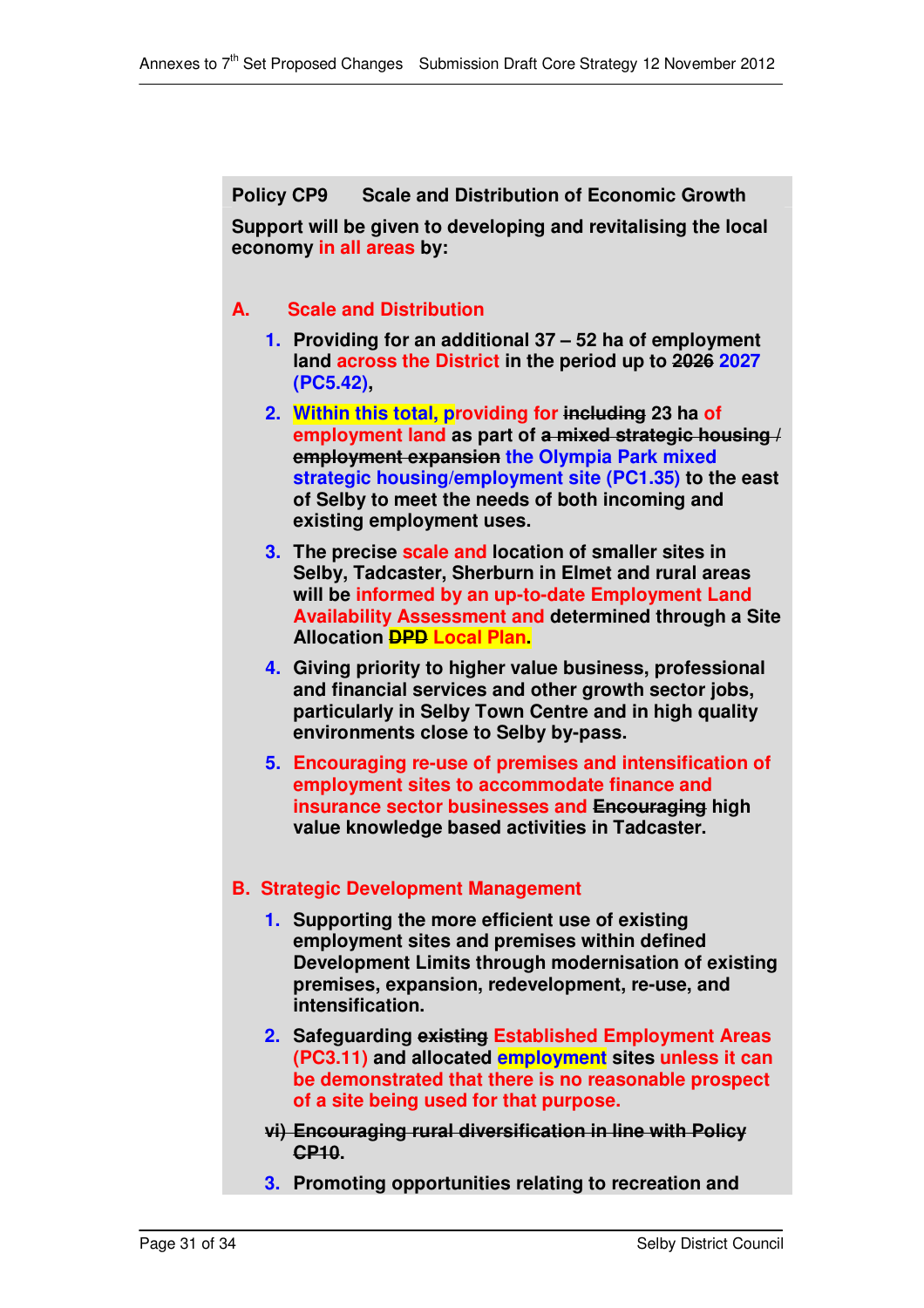#### **leisure uses.**

#### **C. Rural Economy**

**In rural areas, sustainable development developments (on both Greenfield and Previously Developed Sites) which brings sustainable economic growth through local employment opportunities or expansion of businesses and enterprise in rural areas will be supported, including for example**

- **1. Supporting The development of activities and re-use of existing buildings directly linked to existing rail infrastructure at the former Gascoigne Wood surface mine.**
- **2. Supporting The re-use of buildings and infrastructure on (PC4.24) former mine sites and other commercial premises outside Development Limits, with economic activities appropriate to their countryside location, including tourism, recreation, research, and lowcarbon/renewable energy generation.**
- **12.Supporting development and farm diversification in accordance with Policy CP10**
- **1. The re-use of existing buildings and infrastructure and the development of well-designed new buildings**
- **2. The redevelopment of existing and former employment sites and commercial premises**
- **3. The diversification of agriculture and other land based rural businesses.**
- **4. Sustainable Rural tourism and leisure developments, small scale rural offices or other small scale rural development, conversion of existing buildings and well designed new buildings**
- **5. The retention of local services and supporting development and expansion of local services and facilities in accordance with Policy CP11.**
- **D. In all cases, development should be sustainable and be appropriate in scale and type to its location, not harm the rural character of the area, and seek a good standard of amenity be appropriate in scale and type to a rural location, and positively contribute to the amenity of the locality.**

**(PC6.74)**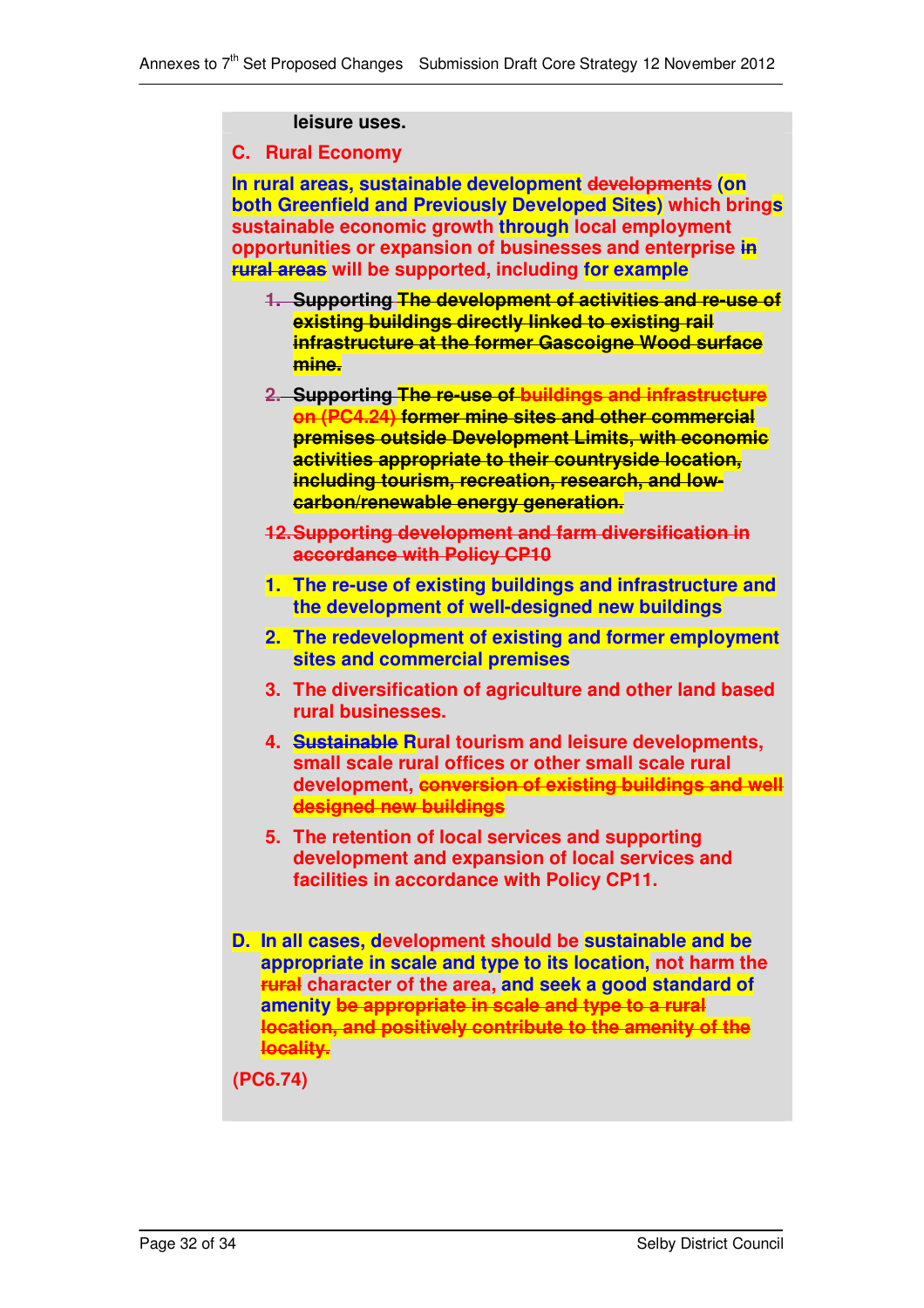### **ANNEX G - Proposed revised Policy CP14 post-September 2012 EIP**

**Policy CP14 Low-Carbon and Renewable Energy**

**A. In future Local Plan documents, the Council will:**

- o **seek to identify opportunities where development can draw its energy from renewable, low carbon or decentralised energy supply systems and for co-locating potential heat customers and suppliers; and**
- o **consider identifying 'suitable areas' for renewable and low carbon energy sources and supporting infrastructure.**
- **B. The Council will support community-led initiatives for renewable and low carbon energy developments being taken forward through neighbourhood plans including those outside any identified suitable areas.**

**The Council will support All development proposals for new sources of renewable energy and low-carbon energy generation and supporting infrastructure (PC6.84) must meet the following criteria provided that development proposals fall within any identified suitable areas for renewable and low carbon energy sources which may be designated in future Local Plan documents or Neighbourhood Plans and: (PC6.85)**

- **i. are designed and located to protect the environment and local amenity and or (PC4.36)**
- **ii. can demonstrate that the wider environmental, economic and social benefits outweigh any harm caused to the environment and local amenity, and**
- **iii. impacts on local communities are minimised.**

**C. Schemes may utilise the full range of available technology including;**

- **a) Renewable energy schemes, which contribute to meeting or exceeding current local targets of 32 megawatts by 2021 or prevailing sub-regional or local targets;**
- **b) Micro-generation schemes, which are not necessarily grid-connected but which nevertheless, reduce reliance on scarce, non-renewable energy resources;**
- **c) Clean Coal Bed Methane extraction, clean coal energy generation and Carbon Capture and Storage technologies (in accordance with County Minerals Policies); and**
- **d) Improvements at existing fossil fuel energy generating plants to reduce carbon emissions, within the national energy strategy for a balanced mix of energy sources to**